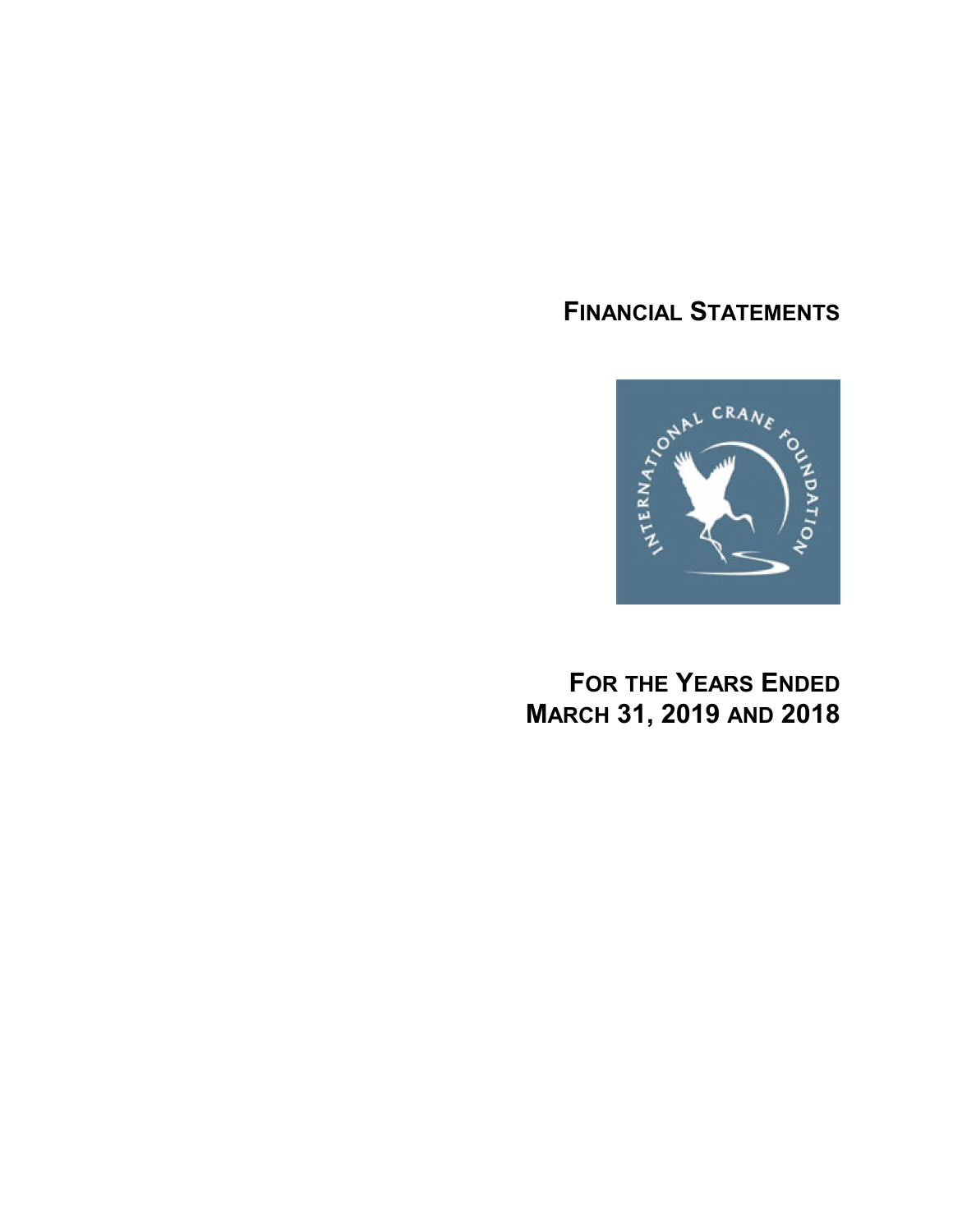# **CONTENTS**

|                                                                                                    | PAGE NO.       |
|----------------------------------------------------------------------------------------------------|----------------|
| <b>INDEPENDENT AUDITOR'S REPORT</b>                                                                | $\overline{2}$ |
| Statements of Financial Position, as of March 31, 2019 and 2018                                    | $3 - 4$        |
| Statements of Activities and Changes in Net Assets, for the Years<br>Ended March 31, 2019 and 2018 | $5 - 6$        |
| Statement of Functional Expenses, for the Year Ended March 31, 2019                                | 7              |
| Statements of Cash Flows, for the Years Ended March 31, 2019 and<br>2018                           | 8              |
| NOTES TO FINANCIAL STATEMENTS                                                                      | $9 - 23$       |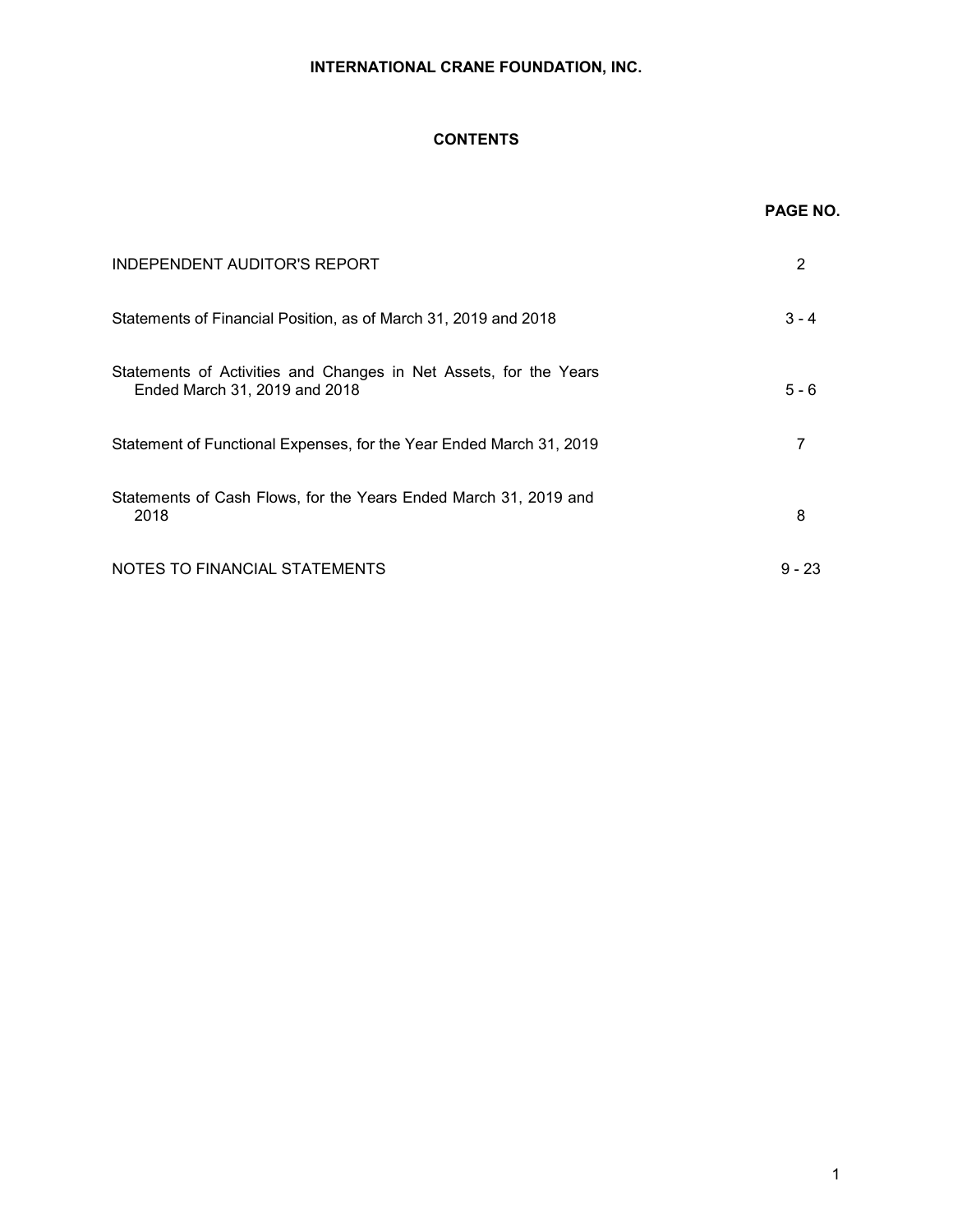

#### **INDEPENDENT AUDITOR'S REPORT**

To the Board of Directors International Crane Foundation, Inc. Baraboo, Wisconsin

We have audited the accompanying financial statements of the International Crane Foundation, Inc. (the Foundation), which comprise the statements of financial position as of March 31, 2019 and 2018, and the related statements of activities and changes in net assets and cash flows for the years then ended, and the related notes to the financial statements. We have also audited the statement of functional expenses for the year ended March 31, 2019.

#### **Management's Responsibility for the Financial Statements**

Management is responsible for the preparation and fair presentation of these financial statements in accordance with accounting principles generally accepted in the United States of America; this includes the design, implementation and maintenance of internal control relevant to the preparation and fair presentation of financial statements that are free from material misstatement, whether due to fraud or error.

#### **Auditor's Responsibility**

Our responsibility is to express an opinion on these financial statements based on our audits. We conducted our audits in accordance with auditing standards generally accepted in the United States of America. Those standards require that we plan and perform the audits to obtain reasonable assurance about whether the financial statements are free from material misstatement.

An audit involves performing procedures to obtain audit evidence about the amounts and disclosures in the financial statements. The procedures selected depend on the auditor's judgment, including the assessment of the risks of material misstatement of the financial statements, whether due to fraud or error. In making those risk assessments, the auditor considers internal control relevant to the entity's preparation and fair presentation of the financial statements in order to design audit procedures that are appropriate in the circumstances, but not for the purpose of expressing an opinion on the effectiveness of the entity's internal control. Accordingly, we express no such opinion. An audit also includes evaluating the appropriateness of accounting policies used and the reasonableness of significant accounting estimates made by management, as well as evaluating the overall presentation of the financial statements.

We believe that the audit evidence we have obtained is sufficient and appropriate to provide a basis for our audit opinion.

#### **Opinion**

In our opinion, the financial statements referred to above present fairly, in all material respects, the financial position of the Foundation as of March 31, 2019 and 2018, and the changes in its net assets and its cash flows for the years then ended in accordance with accounting principles generally accepted in the United States of America.

Gelman Roseaberg & Freedman

June 15, 2019

**4550 MONTGOMERY AVENUE · SUITE 650 NORTH · BETHESDA, MARYLAND 20814 (301) 951-9090 · FAX (301) 951-3570 · WWW.GRFCPA.COM \_\_\_\_\_\_\_\_\_\_\_\_\_\_\_\_\_\_\_\_\_\_\_\_\_\_\_**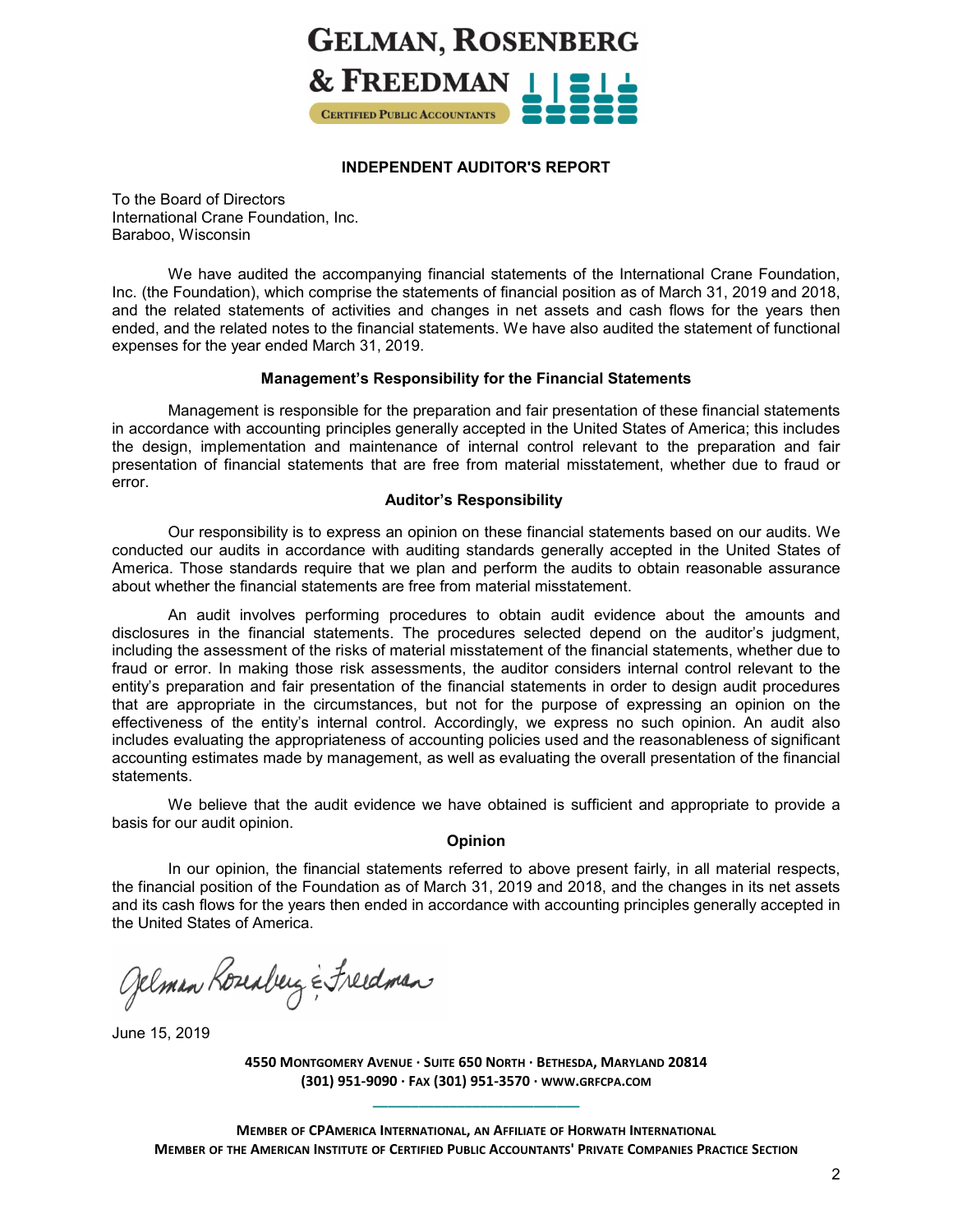# **STATEMENTS OF FINANCIAL POSITION AS OF MARCH 31, 2019 AND 2018**

# **ASSETS**

|                                                                 | 2019             | 2018             |
|-----------------------------------------------------------------|------------------|------------------|
| <b>CURRENT ASSETS</b>                                           |                  |                  |
| Cash and cash equivalents                                       | \$<br>4,378,920  | \$<br>4,243,784  |
| Unconditional promises to give                                  | 2,431,827        | 1,833,205        |
| Advances and other receivables                                  | 43,450           | 61,000           |
| Inventory                                                       | 49,472           | 42,641           |
| Prepaid expenses                                                | 148,959          | 93,585           |
| Total current assets                                            | 7,052,628        | 6,274,215        |
| <b>PROPERTY AND EQUIPMENT</b>                                   |                  |                  |
| Land                                                            | 301,675          | 301,675          |
| Site improvements                                               | 642,449          | 625,489          |
| <b>Buildings</b>                                                | 9,728,295        | 9,309,162        |
| Equipment                                                       | 357,003          | 336,294          |
| Furniture                                                       | 1,023,625        | 1,019,202        |
| Vehicles                                                        | 253,102          | 197,775          |
|                                                                 | 12,306,149       | 11,789,597       |
| Less: Accumulated depreciation and amortization                 | (7,737,624)      | (7,309,643)      |
| Net property and equipment                                      | 4,568,525        | 4,479,954        |
| <b>NONCURRENT ASSETS</b>                                        |                  |                  |
| Unconditional promises to give, net of current portion          | 2,225,184        | 2,980,968        |
| Investments - Beneficial interest in charitable remainder trust | 816,152          | 807,711          |
| Investments restricted to endowments                            | 3,807,656        | 3,805,156        |
| Investments - other                                             | 19,647,099       | 17,088,187       |
| Investments restricted for capital improvements                 | 2,232,703        |                  |
| Cash restricted for capital improvements                        | 1,539,995        | 3,846,912        |
| Construction in progress                                        | 3,552,288        | 731,451          |
| Other receivables                                               | 36,657           | 46,435           |
| Total noncurrent assets                                         | 33,857,734       | 29,306,820       |
| <b>TOTAL ASSETS</b>                                             | \$<br>45,478,887 | \$<br>40,060,989 |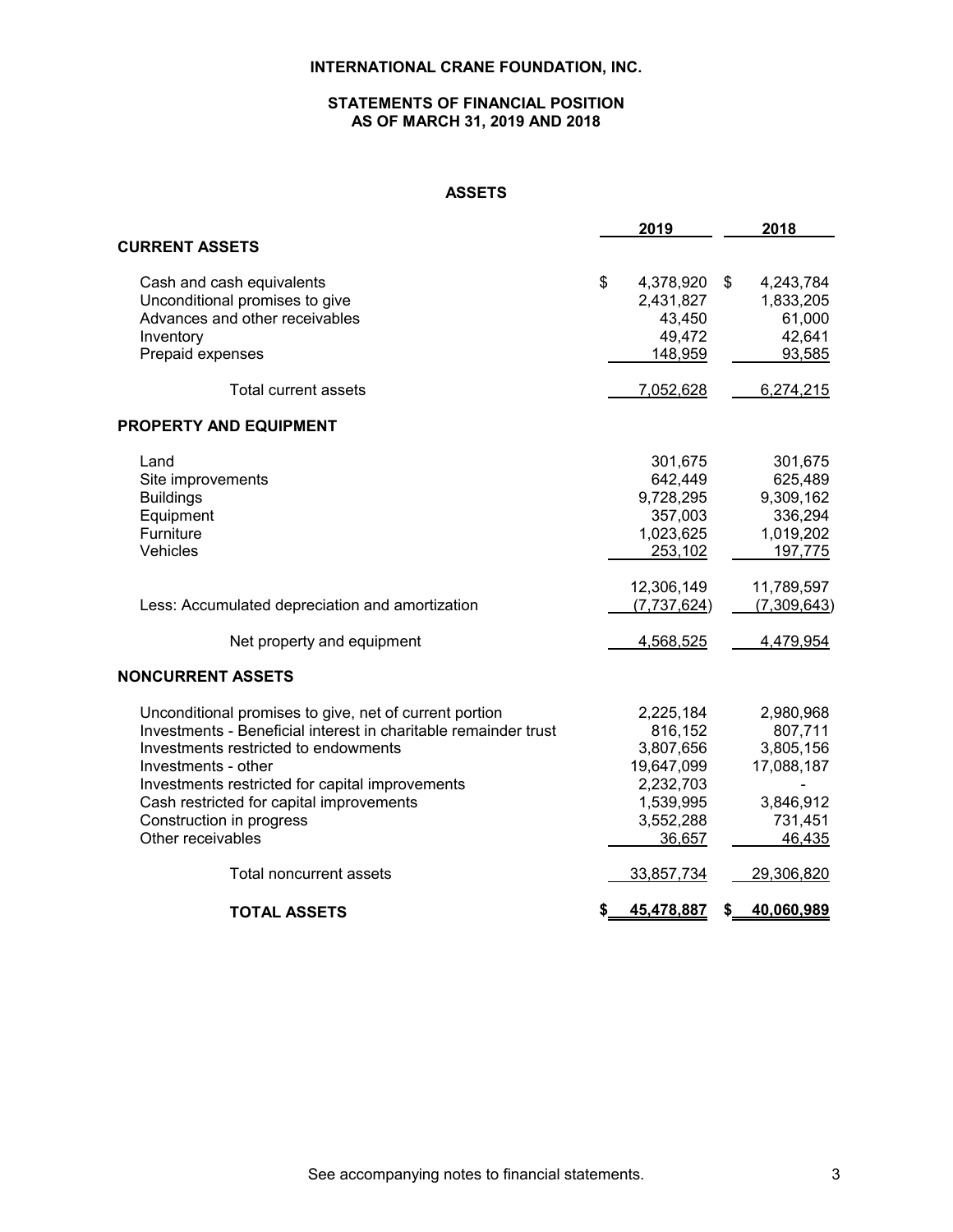# **LIABILITIES AND NET ASSETS**

|                                             | 2019 |            | 2018          |  |
|---------------------------------------------|------|------------|---------------|--|
| <b>CURRENT LIABILITIES</b>                  |      |            |               |  |
| Accounts payable and accrued liabilities    | \$   | 475,085    | \$<br>193,960 |  |
| Accrued salaries and related benefits       |      | 343,219    | 265,982       |  |
| Construction retainage payable              |      | 223,954    |               |  |
| Deferred revenue                            |      | 140,752    | 118,454       |  |
| <b>Total current liabilities</b>            |      | 1,183,010  | 578,396       |  |
| <b>NET ASSETS</b>                           |      |            |               |  |
| Without donor restrictions:                 |      |            |               |  |
| Undesignated                                |      | 205,182    | 149,628       |  |
| Invested in property and equipment          |      | 4,568,525  | 4,479,954     |  |
| Board designated for liquidity fund         |      | 2,683,814  | 1,805,188     |  |
| Board designated for endowment              |      | 15,047,268 | 13,469,257    |  |
| Total net assets without donor restrictions |      | 22,504,789 | 19,904,027    |  |
| With donor restrictions:                    |      |            |               |  |
| Perpetual in nature                         |      | 3,819,480  | 3,818,980     |  |
| Purpose restricted                          |      | 13,339,970 | 13,906,498    |  |
| Time restricted                             |      | 1,079,350  | 1,121,637     |  |
| Invested in construction in progress        |      | 3,552,288  | 731,451       |  |
| Total net assets with donor restrictions    |      | 21,791,088 | 19,578,566    |  |
| Total net assets                            |      | 44,295,877 | 39,482,593    |  |

| TOTAL LIABILITIES AND NET ASSETS |  | 45.478.887 |  | 40.060.989 |
|----------------------------------|--|------------|--|------------|
|----------------------------------|--|------------|--|------------|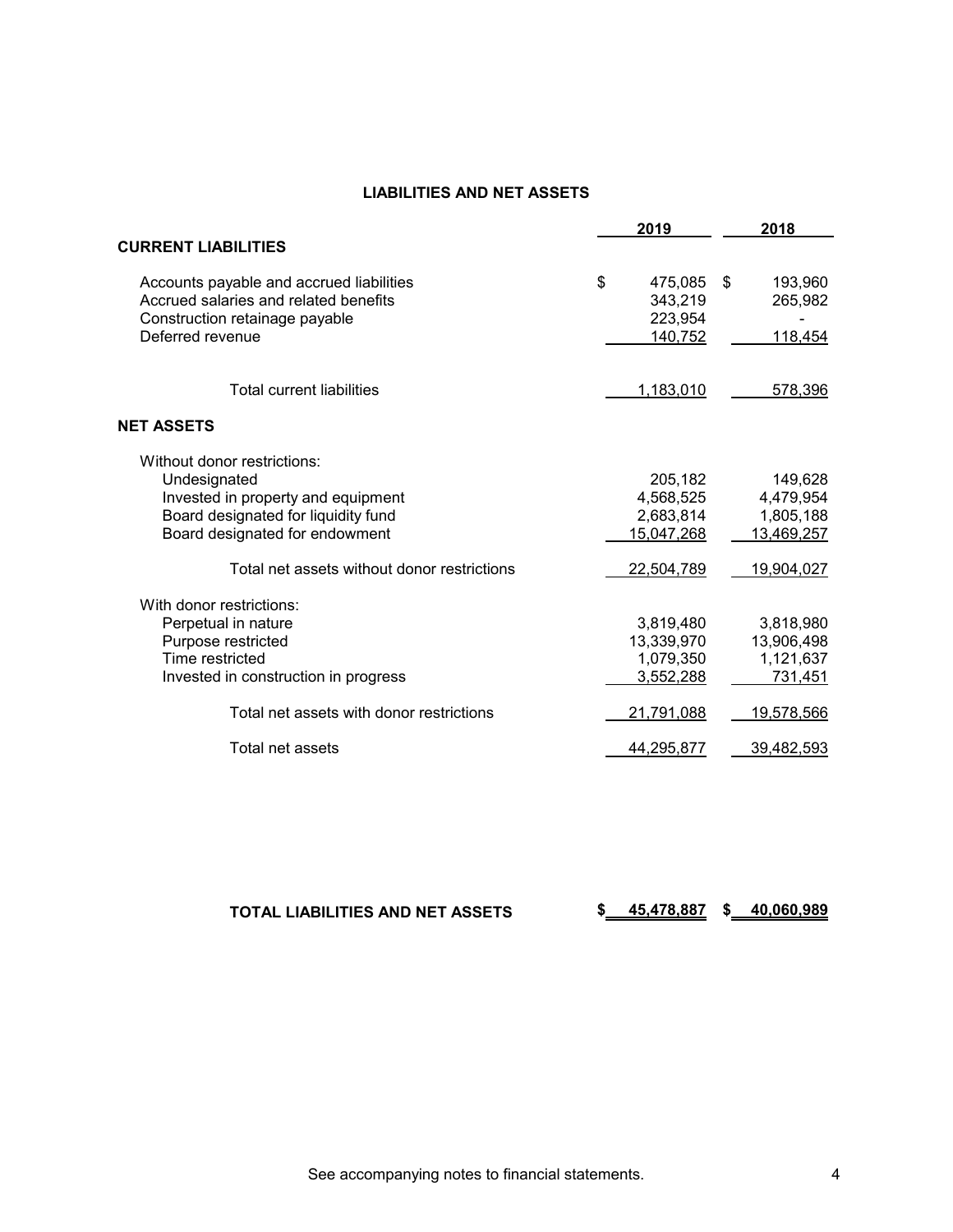# **STATEMENTS OF ACTIVITIES AND CHANGES IN NET ASSETS FOR THE YEARS ENDED MARCH 31, 2019 AND 2018**

|                                                                                                                                                                                      | 2019                                                                                            |                                                              |                                                                                              |  |  |  |
|--------------------------------------------------------------------------------------------------------------------------------------------------------------------------------------|-------------------------------------------------------------------------------------------------|--------------------------------------------------------------|----------------------------------------------------------------------------------------------|--|--|--|
|                                                                                                                                                                                      | <b>Without</b><br><b>Donor</b><br><b>Restrictions</b>                                           | <b>With Donor</b><br><b>Restrictions</b>                     | <b>Total</b>                                                                                 |  |  |  |
| <b>SUPPORT AND REVENUE</b>                                                                                                                                                           |                                                                                                 |                                                              |                                                                                              |  |  |  |
| Contributions and grants<br>Memberships<br>Donated materials and services<br>Investment income<br>Sales and tour income, net<br>Other<br>Net assets released from donor restrictions | \$<br>4,584,853<br>501,826<br>43,750<br>851,587<br>222,894<br>82,290<br>3,753,099<br>10,040,299 | 5,566,264<br>\$<br>374,312<br>2,204<br>22,841<br>(3,753,099) | \$10,151,117<br>501,826<br>43,750<br>1,225,899<br>225,098<br>105,131<br>$\sim$<br>12,252,821 |  |  |  |
| Total support and revenue                                                                                                                                                            |                                                                                                 | 2,212,522                                                    |                                                                                              |  |  |  |
| <b>EXPENSES</b>                                                                                                                                                                      |                                                                                                 |                                                              |                                                                                              |  |  |  |
| Program Services:<br>Sub-Saharan Africa<br>East Asia<br>South and Southeast Asia<br>ICF Center for Conservation Leadership<br>North America                                          | 846,980<br>1,181,764<br>285,587<br>2,018,734<br>1,198,960                                       |                                                              | 846,980<br>1,181,764<br>285,587<br>2,018,734<br>1,198,960                                    |  |  |  |
| Total program services                                                                                                                                                               | 5,532,025                                                                                       |                                                              | 5,532,025                                                                                    |  |  |  |
| <b>Supporting Services:</b><br><b>General and Administrative</b><br>Fundraising                                                                                                      | 863,256<br>1,044,256                                                                            |                                                              | 863,256<br>1,044,256                                                                         |  |  |  |
| Total supporting services                                                                                                                                                            | 1,907,512                                                                                       |                                                              | 1,907,512                                                                                    |  |  |  |
| Total expenses                                                                                                                                                                       | 7,439,537                                                                                       |                                                              | 7,439,537                                                                                    |  |  |  |
| Changes in net assets                                                                                                                                                                | 2,600,762                                                                                       | 2,212,522                                                    | 4,813,284                                                                                    |  |  |  |
| Net assets at beginning of year                                                                                                                                                      | 19,904,027                                                                                      | 19,578,566                                                   | 39,482,593                                                                                   |  |  |  |
| <b>NET ASSETS AT END OF YEAR</b>                                                                                                                                                     | \$22,504,789                                                                                    | \$21,791,088                                                 | \$44,295,877                                                                                 |  |  |  |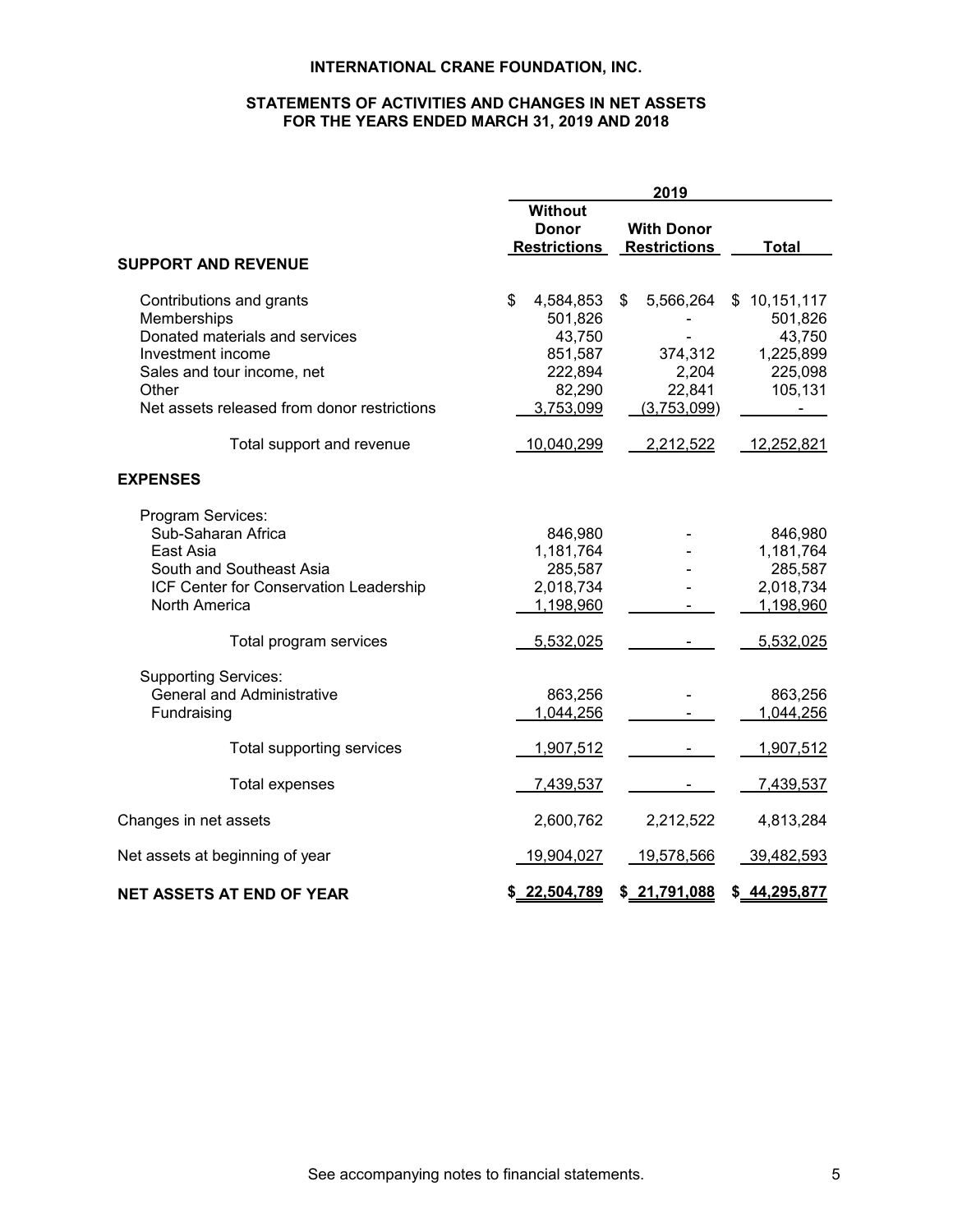# **STATEMENTS OF ACTIVITIES AND CHANGES IN NET ASSETS FOR THE YEARS ENDED MARCH 31, 2019 AND 2018**

|                                                                                                                                                                                                                   |                                                                                                 | 2018                                                   |                                                                                    |
|-------------------------------------------------------------------------------------------------------------------------------------------------------------------------------------------------------------------|-------------------------------------------------------------------------------------------------|--------------------------------------------------------|------------------------------------------------------------------------------------|
|                                                                                                                                                                                                                   | <b>Without</b><br><b>Donor</b><br><b>Restrictions</b>                                           | <b>With Donor</b><br><b>Restrictions</b>               | <b>Total</b>                                                                       |
| <b>SUPPORT AND REVENUE</b>                                                                                                                                                                                        |                                                                                                 |                                                        |                                                                                    |
| Contributions and grants<br>Memberships<br>Donated materials and services<br>Investment income<br>Sales and tour income, net<br>Other<br>Net assets released from donor restrictions<br>Total support and revenue | \$<br>2,137,414<br>460,007<br>7,500<br>1,572,145<br>217,193<br>43,561<br>2,740,550<br>7,178,370 | \$<br>4,080,557<br>563,660<br>(2,740,550)<br>1,903,667 | \$<br>6,217,971<br>460,007<br>7,500<br>2,135,805<br>217,193<br>43,561<br>9,082,037 |
| <b>EXPENSES</b>                                                                                                                                                                                                   |                                                                                                 |                                                        |                                                                                    |
|                                                                                                                                                                                                                   |                                                                                                 |                                                        |                                                                                    |
| Program Services:<br>Sub-Saharan Africa<br>East Asia<br>South and Southeast Asia<br>ICF Center for Conservation Leadership<br>North America                                                                       | 720,073<br>1,018,068<br>331,004<br>2,084,232<br>1,067,213                                       |                                                        | 720,073<br>1,018,068<br>331,004<br>2,084,232<br>1,067,213                          |
| Total program services                                                                                                                                                                                            | 5,220,590                                                                                       |                                                        | 5,220,590                                                                          |
| <b>Supporting Services:</b><br><b>General and Administrative</b><br>Fundraising                                                                                                                                   | 752,990<br>907,057                                                                              |                                                        | 752,990<br>907,057                                                                 |
| Total supporting services                                                                                                                                                                                         | 1,660,047                                                                                       |                                                        | 1,660,047                                                                          |
| <b>Total expenses</b>                                                                                                                                                                                             | 6,880,637                                                                                       |                                                        | 6,880,637                                                                          |
| Changes in net assets                                                                                                                                                                                             | 297,733                                                                                         | 1,903,667                                              | 2,201,400                                                                          |
| Net assets at beginning of year                                                                                                                                                                                   | 19,606,294                                                                                      | 17,674,899                                             | 37,281,193                                                                         |
| <b>NET ASSETS AT END OF YEAR</b>                                                                                                                                                                                  | \$19,904,027                                                                                    | \$19,578,566                                           | \$39,482,593                                                                       |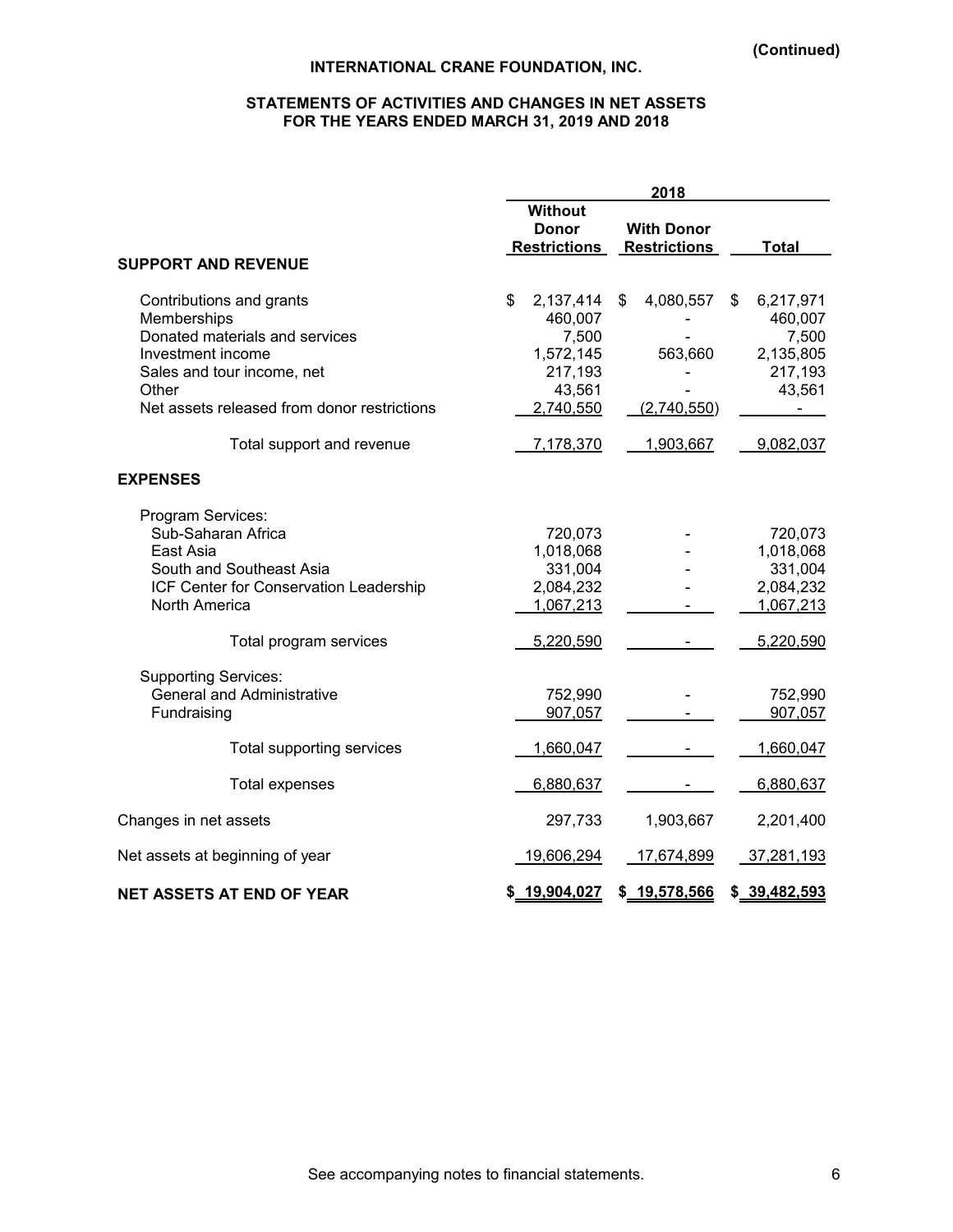# **FOR THE YEAR ENDED MARCH 31, 2019 STATEMENT OF FUNCTIONAL EXPENSES**

|                                                  |                                  |               |                                       | <b>Program Services</b>                                    |                         |                                            | <b>Supporting Services</b>                  |                    |                                               |                          |
|--------------------------------------------------|----------------------------------|---------------|---------------------------------------|------------------------------------------------------------|-------------------------|--------------------------------------------|---------------------------------------------|--------------------|-----------------------------------------------|--------------------------|
|                                                  | Sub-<br><b>Saharan</b><br>Africa | East Asia     | South and<br><b>Southeast</b><br>Asia | <b>ICF Center for</b><br><b>Conservation</b><br>Leadership | <b>North</b><br>America | <b>Total</b><br>Program<br><b>Services</b> | <b>General and</b><br><b>Administrative</b> | <b>Fundraising</b> | Total<br><b>Supporting</b><br><b>Services</b> | Total<br><b>Expenses</b> |
| Assistance and grants to<br>other organizations, |                                  |               |                                       |                                                            |                         |                                            |                                             |                    |                                               |                          |
| governments and individuals                      | \$702,130                        | \$<br>388,115 | \$<br>51,764                          | \$<br>26,386                                               | \$<br>5,000             | \$1,173,395                                | \$                                          | \$                 |                                               | \$1,173,395              |
| Salaries, wages and benefits                     | 47,837                           | 336,823       | 125,701                               | 929,541                                                    | 912,113                 | 2,352,015                                  | 562,998                                     | 789,199            | 1,352,197                                     | 3,704,212                |
| Contracted staff                                 | 27,500                           | 211,429       | 85,391                                | 77,010                                                     | 56,002                  | 457,332                                    |                                             |                    |                                               | 457,332                  |
| Professional services                            | 25,570                           | 60,540        | 9,264                                 | 16,668                                                     | 31,265                  | 143,307                                    | 104,537                                     | 16,952             | 121,489                                       | 264,796                  |
| Advertising and promotion                        | 1,347                            | 15,036        | 11                                    | 75,922                                                     | 13,712                  | 106,028                                    | 1,551                                       | 39,433             | 40,984                                        | 147,012                  |
| Office and maintenance                           |                                  |               |                                       |                                                            |                         |                                            |                                             |                    |                                               |                          |
| supplies                                         | 2,887                            | 17,903        | 2,224                                 | 198,967                                                    | 30,826                  | 252,807                                    | 18,595                                      | 77,678             | 96,273                                        | 349,080                  |
| Information technology                           | 498                              | 8,144         | 200                                   | 14,487                                                     | 13,722                  | 37,051                                     | 98,278                                      | 6,836              | 105,114                                       | 142,165                  |
| Utilities, rent and insurance                    | 4,119                            | 28,078        |                                       | 116,015                                                    | 11,595                  | 159,807                                    | 3,290                                       | 57                 | 3,347                                         | 163,154                  |
| Travel and conferences                           | 31,571                           | 95,705        | 10,969                                | 83,263                                                     | 85,285                  | 306,793                                    | 20,834                                      | 88,699             | 109,533                                       | 416,326                  |
| Research and crane care                          |                                  |               |                                       |                                                            |                         |                                            |                                             |                    |                                               |                          |
| supplies                                         | 1,000                            | 8,169         |                                       | 45,619                                                     | 35,142                  | 89,930                                     |                                             | 179                | 179                                           | 90,109                   |
| Other                                            | 2,521                            | 11,822        | 63                                    | 41,017                                                     | 4,298                   | 59,721                                     | 25,008                                      | 19,246             | 44,254                                        | 103,975                  |
| Depreciation                                     |                                  |               | ۰                                     | 393,839                                                    |                         | 393,839                                    | 28,165                                      | 5,977              | 34,142                                        | 427,981                  |
| <b>TOTAL</b>                                     | \$846,980                        | \$1,181,764   | 285,587<br>S                          | 2,018,734<br>S                                             | \$1,198,960             | \$5,532,025                                | 863,256<br>\$                               | \$1,044,256        | \$1,907,512                                   | \$7,439,537              |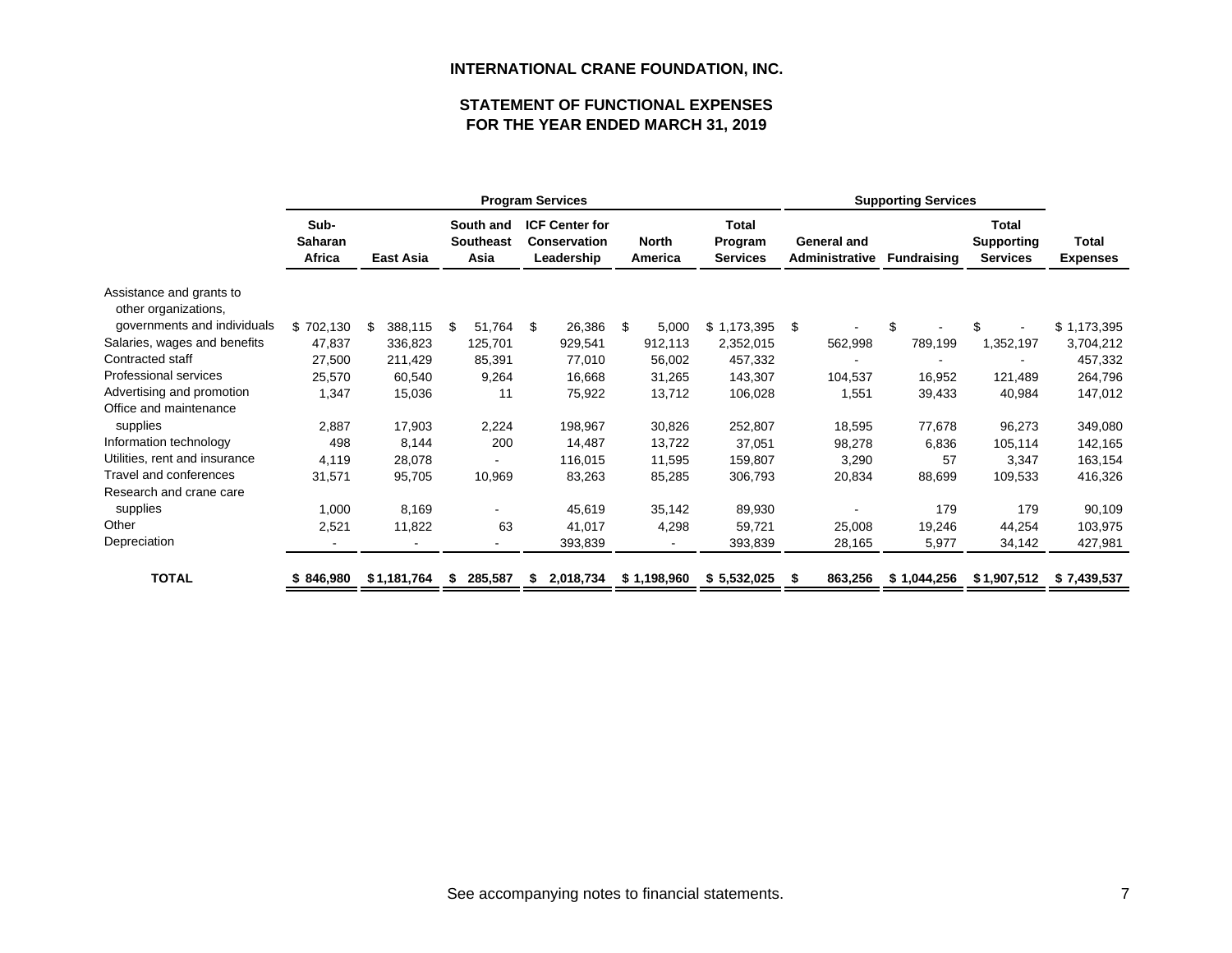# **STATEMENTS OF CASH FLOWS FOR THE YEARS ENDED MARCH 31, 2019 AND 2018**

|                                                                                                                                                                                                                                             | 2019                                                      | 2018                                                        |
|---------------------------------------------------------------------------------------------------------------------------------------------------------------------------------------------------------------------------------------------|-----------------------------------------------------------|-------------------------------------------------------------|
| <b>CASH FLOWS FROM OPERATING ACTIVITIES</b>                                                                                                                                                                                                 |                                                           |                                                             |
| Changes in net assets                                                                                                                                                                                                                       | \$<br>4,813,284                                           | \$<br>2,201,400                                             |
| Adjustments to reconcile changes in net assets to<br>net cash provided by operating activities:                                                                                                                                             |                                                           |                                                             |
| Depreciation and amortization<br>Realized and unrealized gains on investments<br>Contributions restricted for endowment<br>Change in beneficial interest in charitable remainder trust<br>Contributions restricted for capital improvements | 427,981<br>(682, 549)<br>(500)<br>(8, 441)<br>(1,435,680) | 388,026<br>(1,714,455)<br>(17, 878)<br>23,167<br>(217, 127) |
| Write-off of uncollectible promises to give<br>Increase in present value discount<br>Net withdrawals from (or deposits to) cash restricted for capital<br>improvements                                                                      | 8,000<br>(64, 241)<br>2,306,917                           | 4,915<br>(163, 704)<br>(394, 757)                           |
|                                                                                                                                                                                                                                             |                                                           |                                                             |
| Decrease (increase) in:<br>Unconditional promises to give<br>Advances and other receivables<br>Inventory<br>Prepaid expenses                                                                                                                | 209,252<br>31,480<br>(6, 831)<br>(55, 374)                | 668,376<br>31,519<br>(2,092)<br>(17, 124)                   |
| Increase (decrease) in:<br>Accounts payable and accrued liabilities<br>Accrued salaries and related benefits<br>Construction retainage payable<br>Deferred revenue                                                                          | 281,124<br>77,237<br>223,954<br>22,298                    | (5,979)<br>17,278<br>77,779                                 |
| Net cash provided by operating activities                                                                                                                                                                                                   | 6,147,911                                                 | 879,344                                                     |
| <b>CASH FLOWS FROM INVESTING ACTIVITIES</b>                                                                                                                                                                                                 |                                                           |                                                             |
| Purchase of property and equipment<br>Payments for construction in progress<br>Purchase of investments<br>Proceeds from sale of investments                                                                                                 | (516, 552)<br>(2,820,837)<br>(5,663,706)<br>1,552,140     | (363, 279)<br>(637, 204)<br>(856, 016)<br>1,963,891         |
| Net cash (used) provided by investing activities                                                                                                                                                                                            | (7,448,955)                                               | 107,392                                                     |
| <b>CASH FLOWS FROM FINANCING ACTIVITIES</b>                                                                                                                                                                                                 |                                                           |                                                             |
| Contributions restricted for endowment<br>Contributions restricted for capital improvements                                                                                                                                                 | 500<br>1,435,680                                          | 17,878<br>217,127                                           |
| Net cash provided by financing activities                                                                                                                                                                                                   | 1,436,180                                                 | 235,005                                                     |
| Net increase in cash and cash equivalents                                                                                                                                                                                                   | 135,136                                                   | 1,221,741                                                   |
| Cash and cash equivalents at beginning of year                                                                                                                                                                                              | 4,243,784                                                 | 3,022,043                                                   |
| CASH AND CASH EQUIVALENTS AT END OF YEAR                                                                                                                                                                                                    | 4,378,920                                                 | \$<br>4,243,784                                             |
| SCHEDULE OF NONCASH INVESTING TRANSACTIONS                                                                                                                                                                                                  |                                                           |                                                             |
| Donated Stock Immediately Sold with Proceeds Recorded<br>as a Cash Contribution                                                                                                                                                             | \$<br>$350,569$ \$                                        | 508,075                                                     |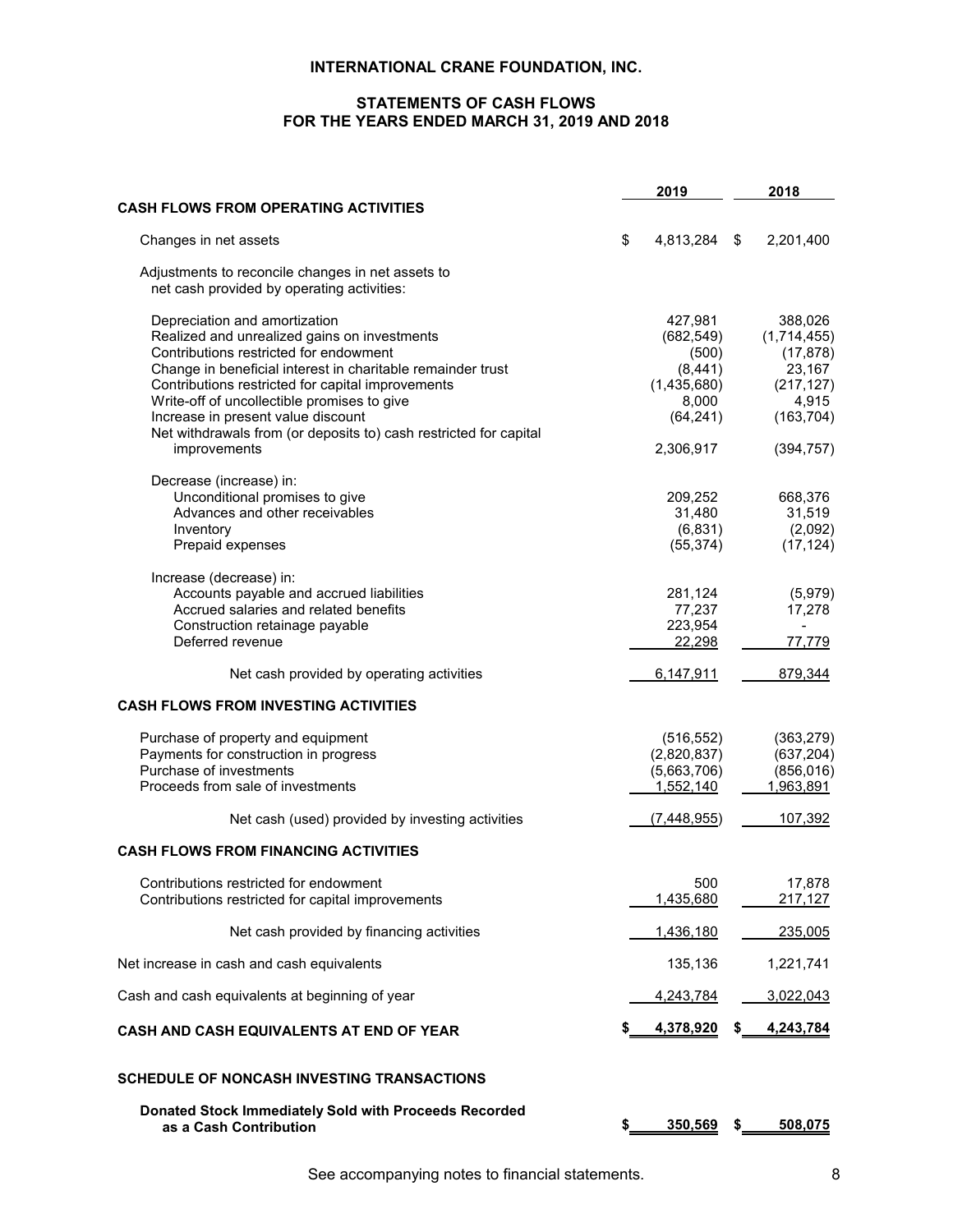## **NOTES TO FINANCIAL STATEMENTS MARCH 31, 2019 AND 2018**

#### **1. SUMMARY OF SIGNIFICANT ACCOUNTING POLICIES AND GENERAL INFORMATION**

#### Organization -

The International Crane Foundation, Inc. (the Foundation) is a non-profit organization, incorporated and located in the State of Wisconsin. The Foundation works worldwide to conserve cranes and the ecosystems, watersheds, and flyways on which they depend. Activities of the Foundation include the promotion and support of research, captive propagation, restocking of preservation areas, public education and habitat preservation. Cranes under the Foundation's care are either owned by or on loan to the Foundation. The Foundation is primarily supported by contributions from individuals, corporations, foundations and governments.

#### Basis of presentation -

The accompanying financial statements are presented on the accrual basis of accounting, and in accordance with the Financial Accounting Standards Board (FASB) Accounting Standards Update (ASU) 2016-14, *Presentation of Financial Statements for Not-for-Profit Entitie*s. The ASU was adopted during the year ended March 31, 2019 and applied retrospectively (with the exception of the presentation of a comparative Statement of Functional Expenses and a comparative disclosure in Footnote 9 related to Liquidity and Availability).

#### Cash and cash equivalents -

The Foundation considers all cash and other highly liquid instruments with initial maturities of three months or less to be cash equivalents.

Bank deposit accounts are insured by the Federal Deposit Insurance Corporation ("FDIC") up to a limit of \$250,000. At times during the year, the Foundation maintains cash balances in excess of the FDIC insurance limits. Management believes the risk in these situations to be minimal.

#### Investments -

Investments are recorded at their readily determinable fair value. Realized and unrealized gains and losses are included in investment income (loss) in the accompanying Statements of Activities and Changes in Net Assets. Investments restricted to endowments are comprised of permanently restricted awards received by the Foundation and invested in mutual funds and private company preferred stock.

Investments acquired by gift, including private company preferred stock, are recorded at their fair value at the date of the gift. The Foundation's policy is to liquidate all gifts of investments as soon as possible after the gift, unless specified otherwise by the donor.

#### Beneficial interest in charitable remainder trust -

The fair value of the charitable remainder trust consists of the estimated future benefits calculated using applicable discount rates and mortality tables. The trust is classified as a Level 3 investment. The trust provides for the payment of distributions to beneficiaries for the remainder of their lives. At the end of the trust term, the remaining asset will be available for the Foundation's general use.

Receivables (Unconditional promises to give, advances and other) -

Unconditional promises to give are recorded at the net present value of future cash flows, which approximates fair value. Conditional promises to give are not recorded until the donor's conditions are met. Advances and other receivables approximate fair value.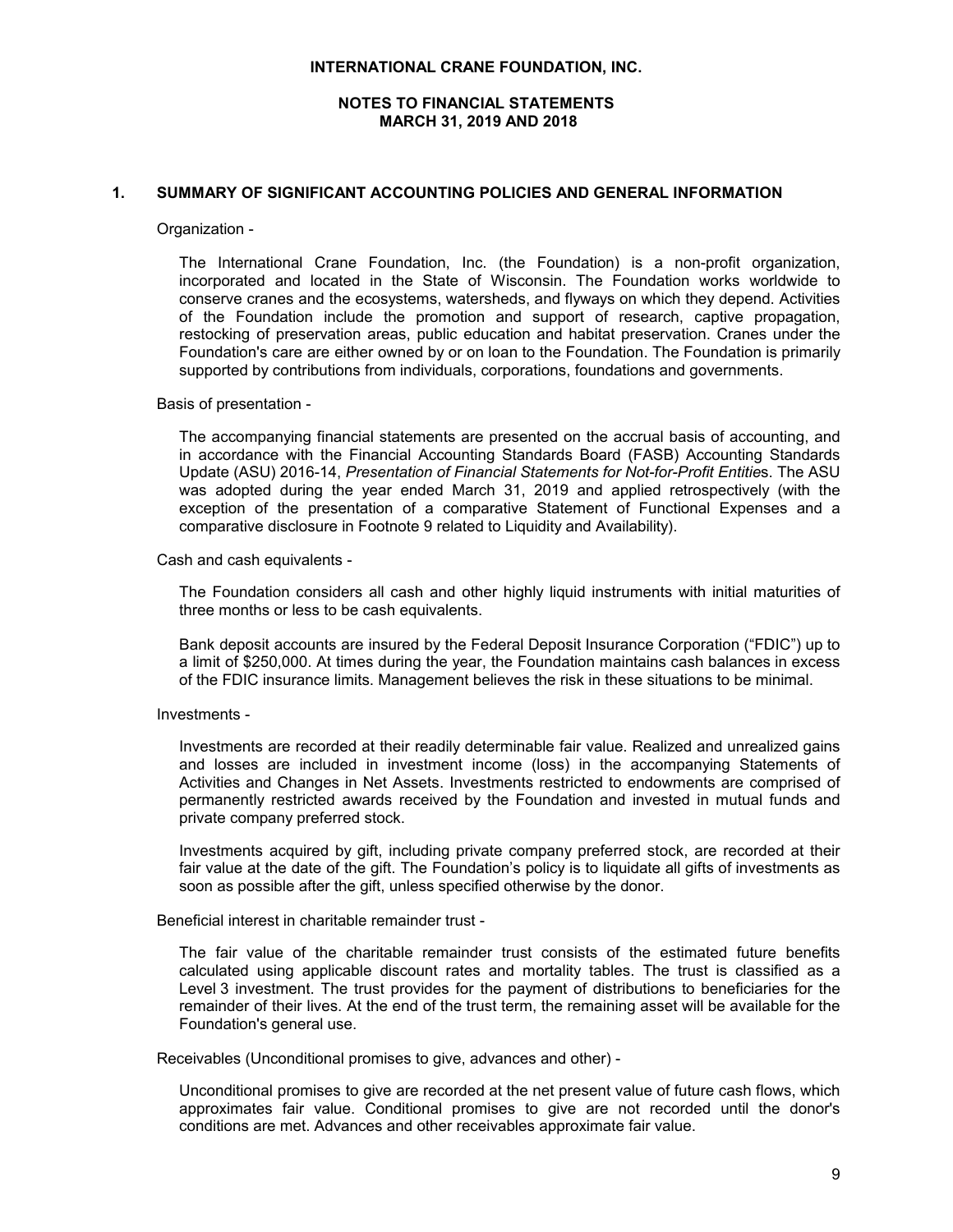#### **NOTES TO FINANCIAL STATEMENTS MARCH 31, 2019 AND 2018**

# **1. SUMMARY OF SIGNIFICANT ACCOUNTING POLICIES AND GENERAL INFORMATION (Continued)**

Receivables (Unconditional promises to give, advances and other) (continued) -

Management considers all aforementioned amounts to be fully collectible. Accordingly, an allowance for doubtful accounts has not been established.

Inventory -

Inventory consists of merchandise held for resale, which is recorded at the lower of cost or net realizable value.

Property and equipment -

Property and equipment acquisitions in excess of \$3,500 are capitalized and stated at cost. Property and equipment are depreciated on a straight-line basis over the estimated useful lives of the related assets, generally 3 to 20 years. Land is not amortized, however, buildings and site improvements are amortized over a 20 year period. The cost of maintenance and repairs is recorded as expenses are incurred.

Depreciation and amortization expense for the years ended March 31, 2019 and 2018 totaled \$427,981 and \$388,026, respectively.

Construction in progress -

Property and equipment acquisitions which are not placed into service at the time the assets are purchased are recorded as construction in progress. When such assets are placed into service, they are transferred to property and equipment and are immediately depreciated (or amortized) over their estimated useful lives (depending on the type of asset).

Impairment of long-lived assets -

Management reviews asset carrying values whenever events or circumstances indicate that such carrying values may not be recoverable. The carrying values of assets is reduced by a charge in the Statements of Activities and Changes in Net Assets to current fair value when assets are considered by management to be impaired (no impairment was recorded as of March 31, 2019 and 2018).

Income taxes -

The Foundation is exempt from federal income taxes under Section  $501(c)(3)$  of the Internal Revenue Code. Beginning January 1, 2018, it is subject to unrelated business income taxes on qualified transportation fringe benefits provided to its employees. The amount of the tax for the year ended March 31, 2019 is immaterial. The Foundation is not a private foundation as defined under Section 509(a) of the Internal Revenue Code.

Uncertain tax positions -

For the years ended March 31, 2019 and 2018, the Foundation has documented its consideration of FASB ASC 740-10, *Income Taxes*, that provides guidance for reporting uncertainty in income taxes and has determined that no material uncertain tax positions qualify for either recognition or disclosure in the financial statements.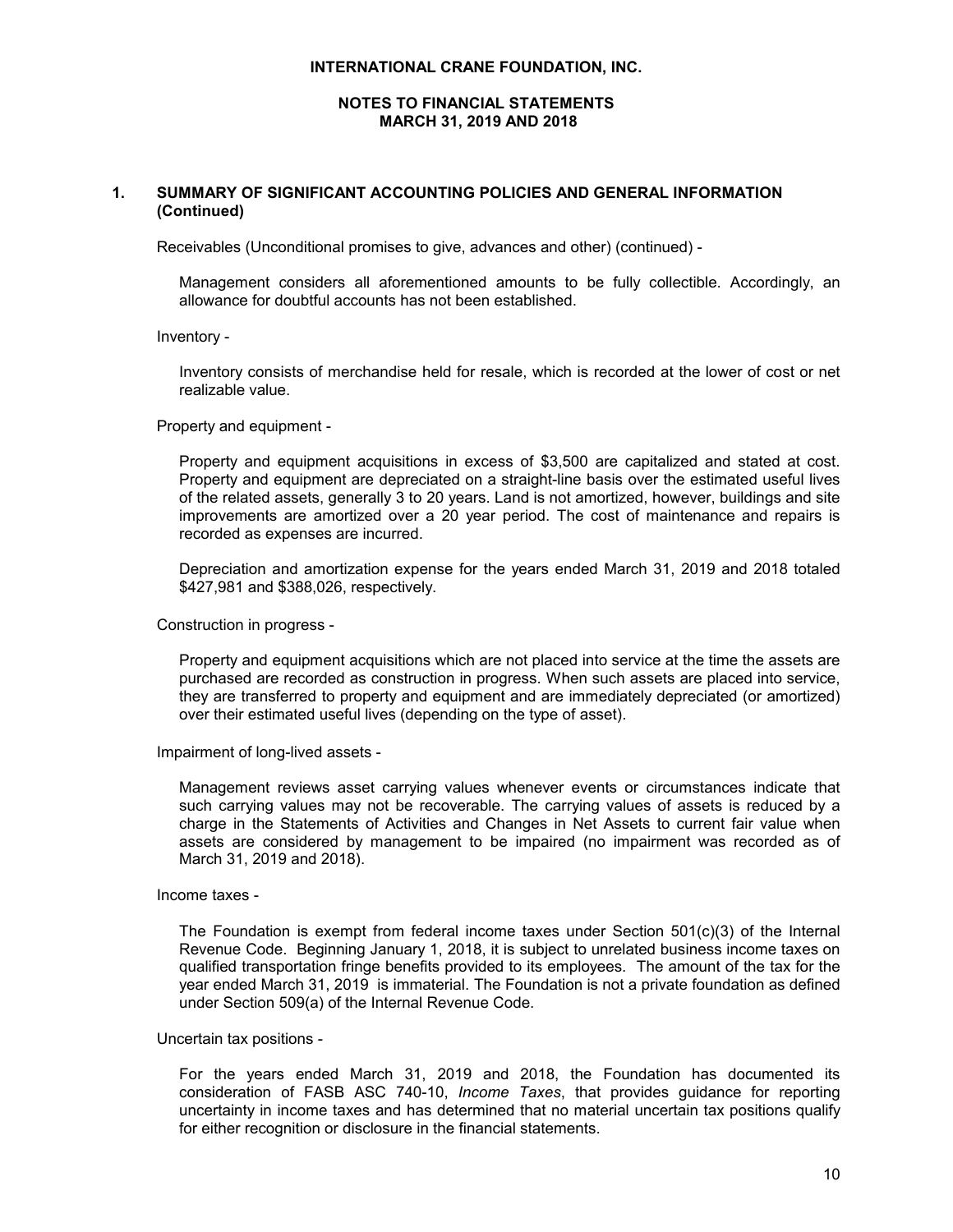#### **NOTES TO FINANCIAL STATEMENTS MARCH 31, 2019 AND 2018**

# **1. SUMMARY OF SIGNIFICANT ACCOUNTING POLICIES AND GENERAL INFORMATION (Continued)**

Deferred revenue -

Deferred revenue consists of payments for group tours and events run by the Foundation and other refundable cash advances. The Foundation recognizes such revenue when the related tours and events occur and when refundable cash advances are earned.

Net asset classification -

Net assets, revenues, gains, and losses are classified based on the existence or absence of donor or grantor imposed restrictions. Accordingly, net assets and changes therein are classified and reported as follows:

- **Net Assets Without Donor Restrictions** Net assets available for use in general operations and not subject to donor (or certain grantor) restrictions are recorded as "net assets without donor restrictions". Assets restricted solely through the actions of the Board are referred to as Board Designated and are also reported as net assets without donor restrictions.
- **Net Assets With Donor Restrictions** Net assets may be subject to donor-imposed stipulations that are more restrictive than the Foundation mission and purpose. Some donor imposed restrictions are temporary in nature, such as those that will be met by the passage of time or other events specified by the donor. Donor imposed restrictions are released when the restriction expires, that is, when the stipulated time has elapsed, when the stipulated purpose for which the resource was restricted has been fulfilled, or both. Other donor imposed restrictions are perpetual in nature, where the donor stipulates that resources be maintained in perpetuity.

Contributions and grants -

Contributions and grants are recorded as revenue in the year notification is received from the donor. Contributions and grants with donor restrictions are recognized as "without donor restrictions" only to the extent of actual expenses incurred in compliance with the donor-imposed restrictions and satisfaction of time restrictions. Such funds in excess of expenses incurred are shown as "net assets with donor restriction" in the accompanying financial statements.

The Foundation receives funding under grants and contracts from the U.S. government and other donors for direct and indirect program costs. This funding is subject to contractual restrictions, which must be met through incurring qualifying expenses for particular programs. Accordingly, such grants are recorded as income without donor restrictions to the extent that related expenses are incurred in compliance with the criteria stipulated in the grant agreements.

Grants and support receivable represents amounts due from donors in accordance with funding agreements.

All marketable securities contributed and subsequently sold within 30 days of receipt are recognized as contributions based on the fair value of the securities on the date of contribution using the average price between the highest and lowest quoted selling price on that date. If retained, the contribution is valued by the same method and the securities are subsequently recorded at fair value.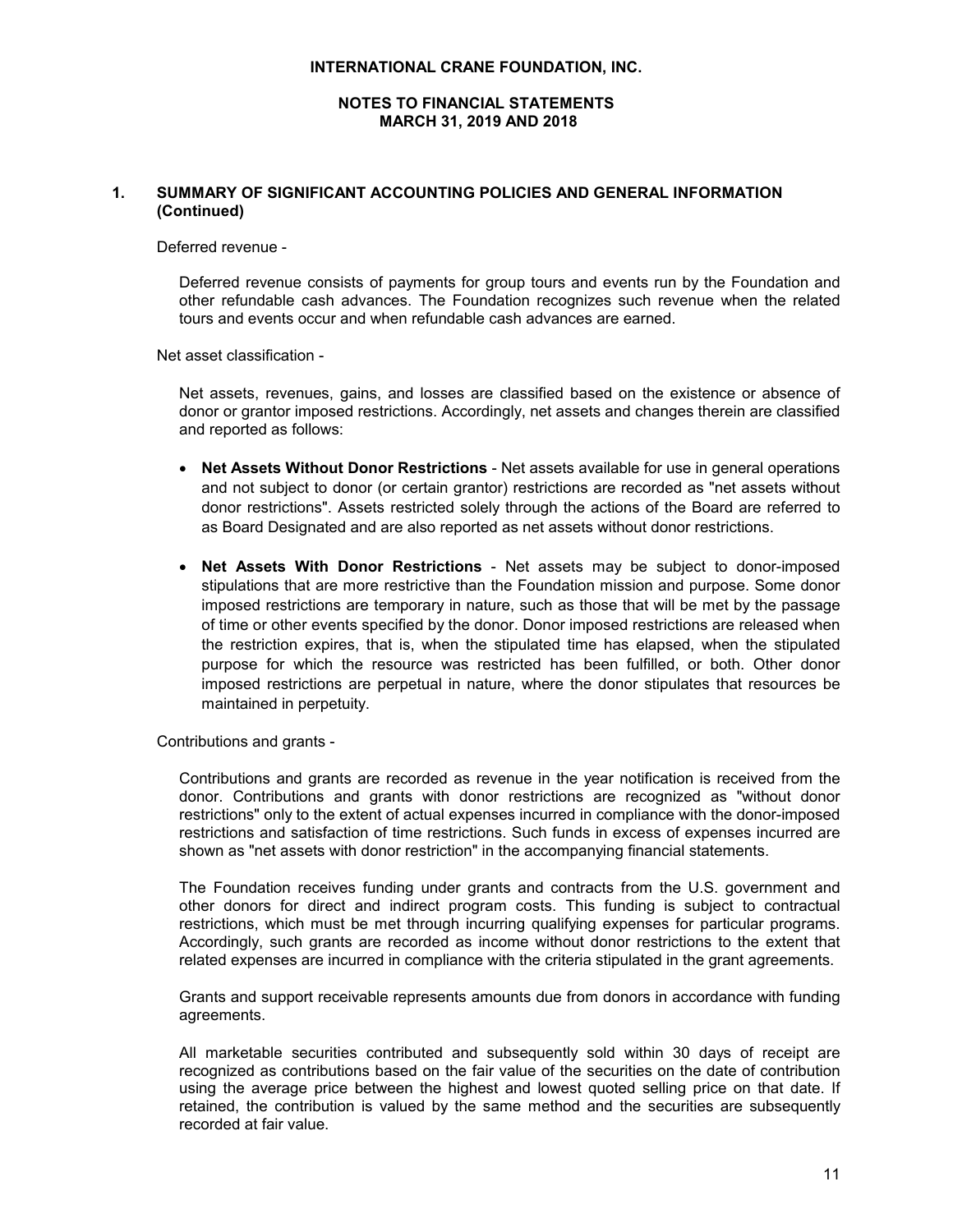#### **NOTES TO FINANCIAL STATEMENTS MARCH 31, 2019 AND 2018**

# **1. SUMMARY OF SIGNIFICANT ACCOUNTING POLICIES AND GENERAL INFORMATION (Continued)**

Memberships -

Revenue received from individuals for memberships represents a contribution to the Foundation as there are no substantial benefits received in exchange for the support received. Accordingly, memberships are accounted for in accordance with the "Contributions and grants" policy above.

Donated materials and services -

The Foundation recognizes as revenue noncash contributions of goods when a single instance of a contribution is greater than or equal to \$5,000 in value. This provision does not apply to works of art and collectibles.

To the extent feasible, the Foundation shall determine the fair value of noncash contributions that meet or exceed the \$5,000 threshold in accordance with the guidance contained in FASB ASC 820, *Fair Value Measurement*. In all other cases, and at the Foundation's discretion, the Foundation shall use a qualified third party expert to determine the value.

Works of art and collectibles are not recognized on the date of donation; however, if the item(s) are subsequently sold, the net proceeds from the sale are recognized as contribution revenue on the date of sale.

The Foundation recognizes as contribution revenue donated services when a single instance of a contribution is greater than or equal to \$5,000 and they create or enhance a nonfinancial asset (such as property or equipment) or meet all of the following criteria:

- 1. The service requires specialized skills
- 2. The service is provided by individuals who possess those skills
- 3. The service would typically need to be purchased if not contributed.

Use of estimates -

The preparation of the financial statements in conformity with accounting principles generally accepted in the United States of America requires management to make estimates and assumptions that affect the reported amounts of assets and liabilities at the date of the financial statements and the reported amounts of revenue and expenses during the reporting period. Accordingly, actual results could differ from those estimates.

#### Functional cost allocation -

Costs incurred for specific programs or supporting services are charged directly to those program and supporting service categories. The financial statements also contain costs that are attributable to more than one program or supporting services. Accordingly, these costs have been allocated among the programs and supporting services benefited. If a shared cost cannot be reasonably allocated to program or support activities, it will be assigned to the General & Administration category. The expenses allocated include salaries, wages, and benefits, contracted staff, utilities, insurance and print production costs based on estimates of time and effort. Depreciation is allocated on a square footage basis.

Supporting Services include the following categories:

Fundraising costs include those related to developing and soliciting donations, sponsorships, memberships and grants. These costs include, but are not limited to, direct mailings, donor solicitation and on-going relations, marketing, and grant application writing.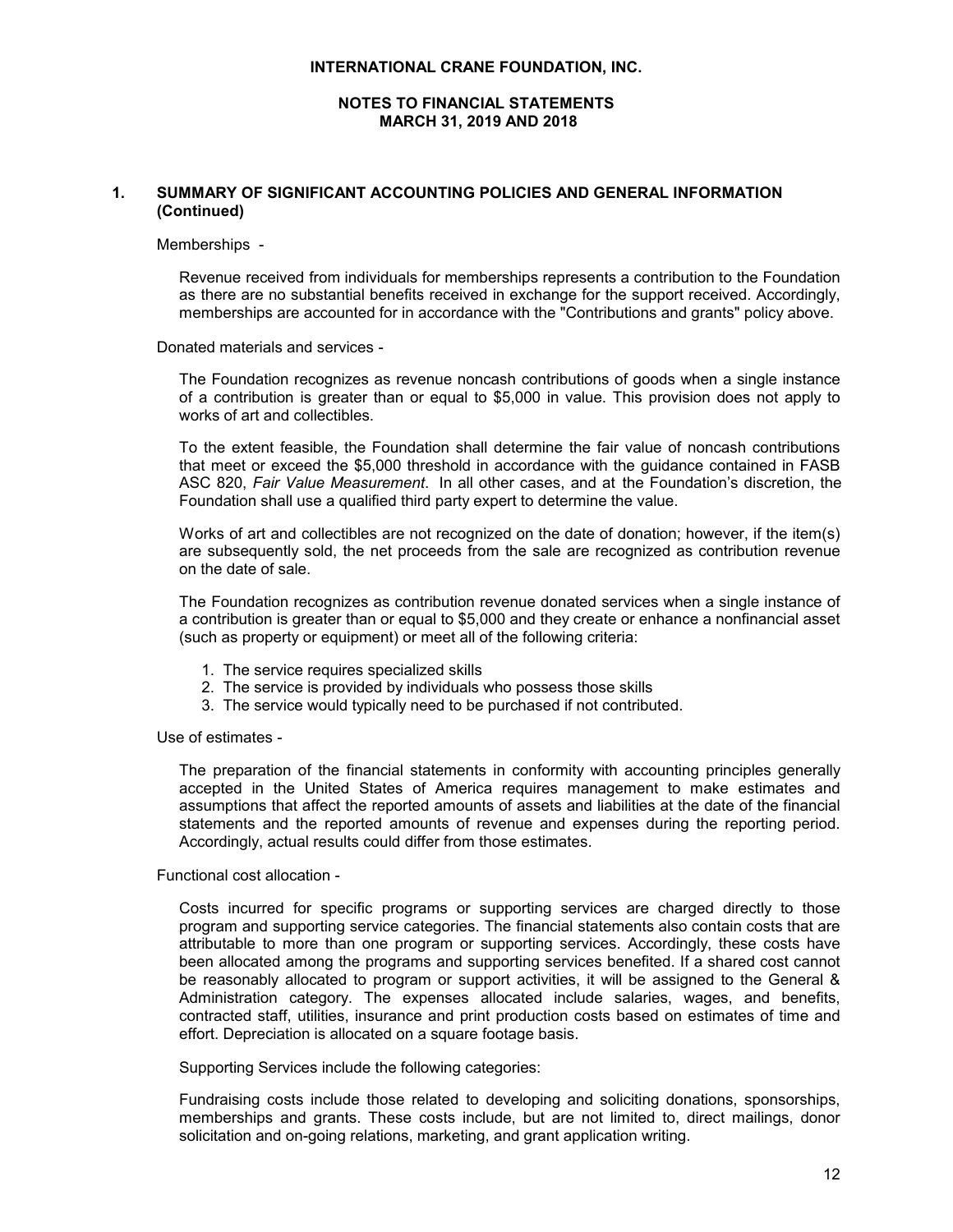#### **NOTES TO FINANCIAL STATEMENTS MARCH 31, 2019 AND 2018**

## **1. SUMMARY OF SIGNIFICANT ACCOUNTING POLICIES AND GENERAL INFORMATION (Continued)**

Functional cost allocation (continued) -

Supporting Services include the following categories (continued):

General and Administration costs are defined as those related to general business management and executive oversight incurred in furtherance of the Foundation's mission related activities. These costs include, but are not limited to, general record keeping, payroll and benefits management, budgeting, general tax and compliance activities, general Information technology/communication costs, and human resources activities.

Program service categories as listed in the accompanying Statements of Activities and Changes in Net Assets and the Statement of Functional Expenses are described as follows:

**Sub-Saharan Africa** - Sub-Saharan Africa is home to six crane species, including four highly threatened resident species: endangered Grey Crowned Cranes and vulnerable Black Crowned, Wattled, Blue Cranes, and wintering Demoiselle and Eurasian Cranes. The International Crane Foundation is active in many countries across Africa, focused on understanding and resolving threats to cranes. Grey and Black Crowned Cranes are in serious decline due to capture for illegal domestication and trade, and loss of vital breeding wetlands. Wattled Cranes are most threatened by large dams and water diversions and associated wetland degradation. The Foundation's diverse conservation programs focus on restoring large floodplains for cranes, biodiversity, and the ecosystem services they provide; fostering community-based conservation of cranes and wetlands; securing cranes in agricultural landscapes; reducing the impact of illegal trade, powerlines, and energy development on cranes; and long-term monitoring and conservation planning. These efforts in Africa have created global models for sustainable water management, community-based natural resource conservation, and sustainable livelihoods.

**East Asia** - East Asia is home to eight crane species (the most of any region), including five threatened crane species - critically endangered Siberian Cranes, endangered Red Crowned Cranes, and vulnerable Hooded, White-naped and Black-necked Cranes. Intense land and water development pressures due to rapid economic growth threaten wetlands of vital importance to crane survival in this region. This conservation program builds on the strong cultural ties to cranes in East Asia to engage people and policy makers in conservation of protected areas and their surrounding landscapes. The program also addresses the global impact China's development and resource use will have on crane areas around the world. Key conservation programs in East Asia include securing cranes and their key wetlands in the Amur/Heilong River Basin; sustaining viable wintering grounds for cranes in southeastern China; conserving Black-necked Cranes and their key wetlands in Western China; national outreach in China; crane conservation in the Korean DMZ; and crane flyway conservation across East Asia.

**South and Southeast Asia** - South and Southeast Asia are home to the threatened Sarus Crane; wintering vulnerable Black-necked Cranes, and wintering Demoiselle and Eurasian Cranes. Strong cultural ties to cranes in India and Vietnam provide unique opportunities to engage people in the conservation of these intensely settled landscapes using the Sarus Crane as a flagship species. The Foundation leads two key conservation programs in the region. For twenty-five years, the Foundation has engaged in conservation of the Mekong Delta region, including establishing a global model for community-based wetland conservation at Phu My. In India, the Foundation focuses on conserving Sarus Cranes and wetland biodiversity in the agricultural landscape of the upper Ganges River Basin.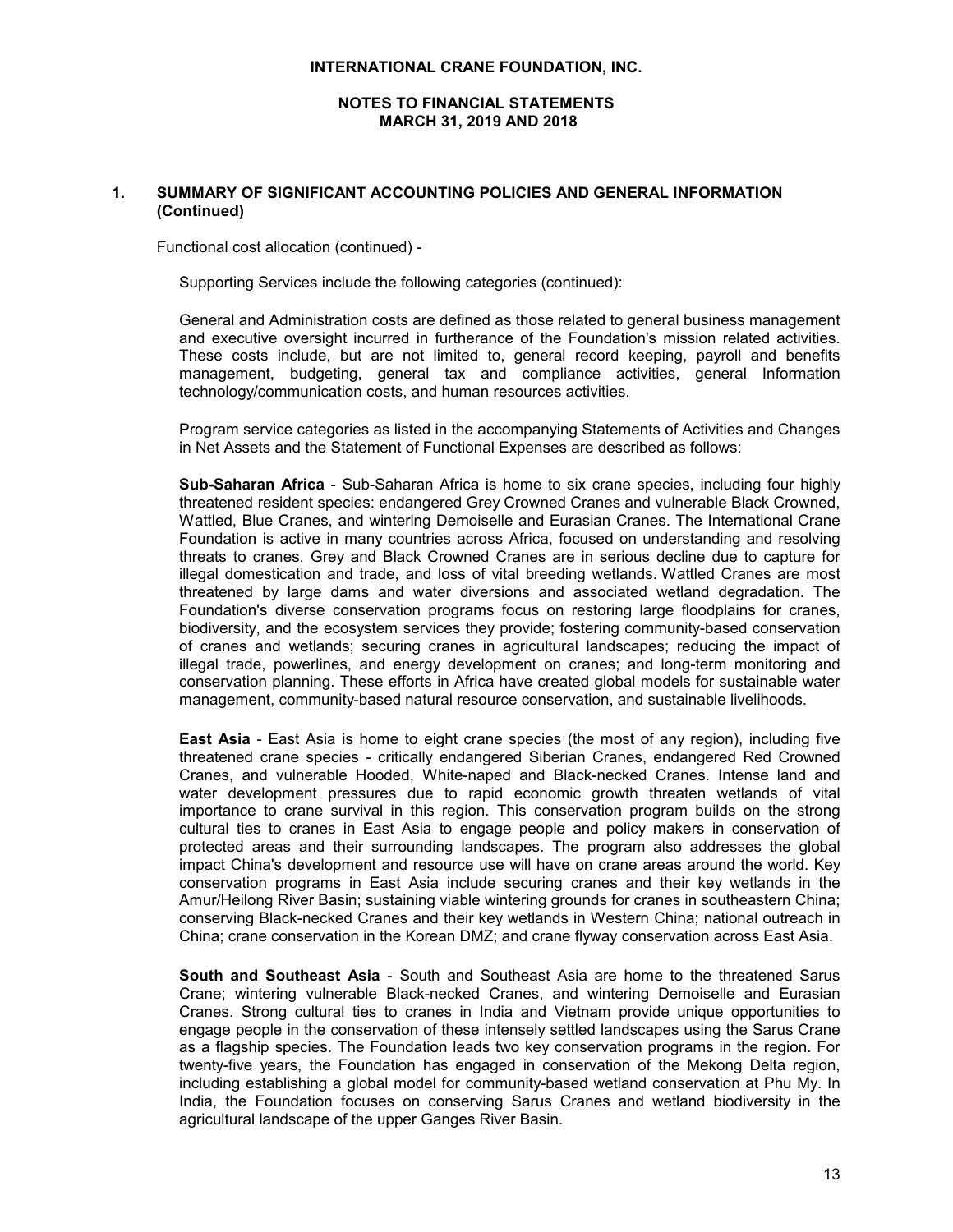#### **NOTES TO FINANCIAL STATEMENTS MARCH 31, 2019 AND 2018**

## **1. SUMMARY OF SIGNIFICANT ACCOUNTING POLICIES AND GENERAL INFORMATION (Continued)**

Functional cost allocation (continued) -

**North America** - North America is home to two crane species, including the world's rarest cranes - endangered Whooping Cranes and the most abundant cranes - Sandhill Cranes. Whooping Cranes face critical threats on their wintering grounds in and around Aransas National Wildlife Refuge in Texas, and along their long migratory flyway to their breeding grounds in Wood Buffalo, Canada. Foundation programs focus on conserving the Aransas-Wood Buffalo Whooping Crane flock; establishing a separate flock of Whooping Cranes through reintroductions in the Eastern United States; captive crane population management and research; and education and outreach to reduce threats to Whooping Cranes throughout their natural and reintroduced range. The Foundation's North America program also includes longterm Sandhill Crane research aimed at developing cross-cutting strategies for crane management on agricultural landscapes.

**ICF Center for Conservation Leadership** - ICF's headquarters includes a global center for conservation leadership, providing training and programs in conservation science and management; wetland and grassland restoration and ecology; captive crane management and care; environmental education; and conservation communications. ICF's international and regional programs integrate leadership training and mentoring into each project, focusing on developing leaders in the communities that share waters and landscapes with cranes. ICF's Center for Conservation Leadership identifies, trains, mentors and supports conservation leadership among a broad spectrum of people, from promising young scientists and conservationists to the land owners and decision makers who influence crane survival in key places, empowering colleagues with knowledge, skills, and experience to lead effective conservation programs in communities around the world.

Crane ownership -

Cranes that are owned by the Foundation are not valued or recorded as an asset in the accompanying financial statements.

Risks and uncertainties -

The Foundation invests in various investment securities. Investment securities are exposed to various risks such as interest rates, market and credit risks.Due to the level of risk associated with certain investment securities, it is at least reasonably possible that changes in the values of investment securities will occur in the near term and that such changes could materially affect the amounts reported in the accompanying financial statements.

Fair value measurement -

The Foundation has adopted the provisions of FASB ASC 820, *Fair Value Measurement*. FASB ASC 820 defines fair value, establishes a framework for measuring fair value, establishes a fair value hierarchy based on the quality of inputs (assumptions that market participants would use in pricing assets and liabilities, including assumptions about risk) used to measure fair value, and enhances disclosure requirements for fair value measurements. During the year ended March 31, 2018, the Foundation adopted FASB Accounting Standards Update (ASU) 2015-07; the ASU removed the requirement to categorize within the fair value hierarchy all investments for which fair value is measured using the net asset value per share. The Foundation accounts for a significant portion of its financial instruments at fair value or considers fair value in their measurement.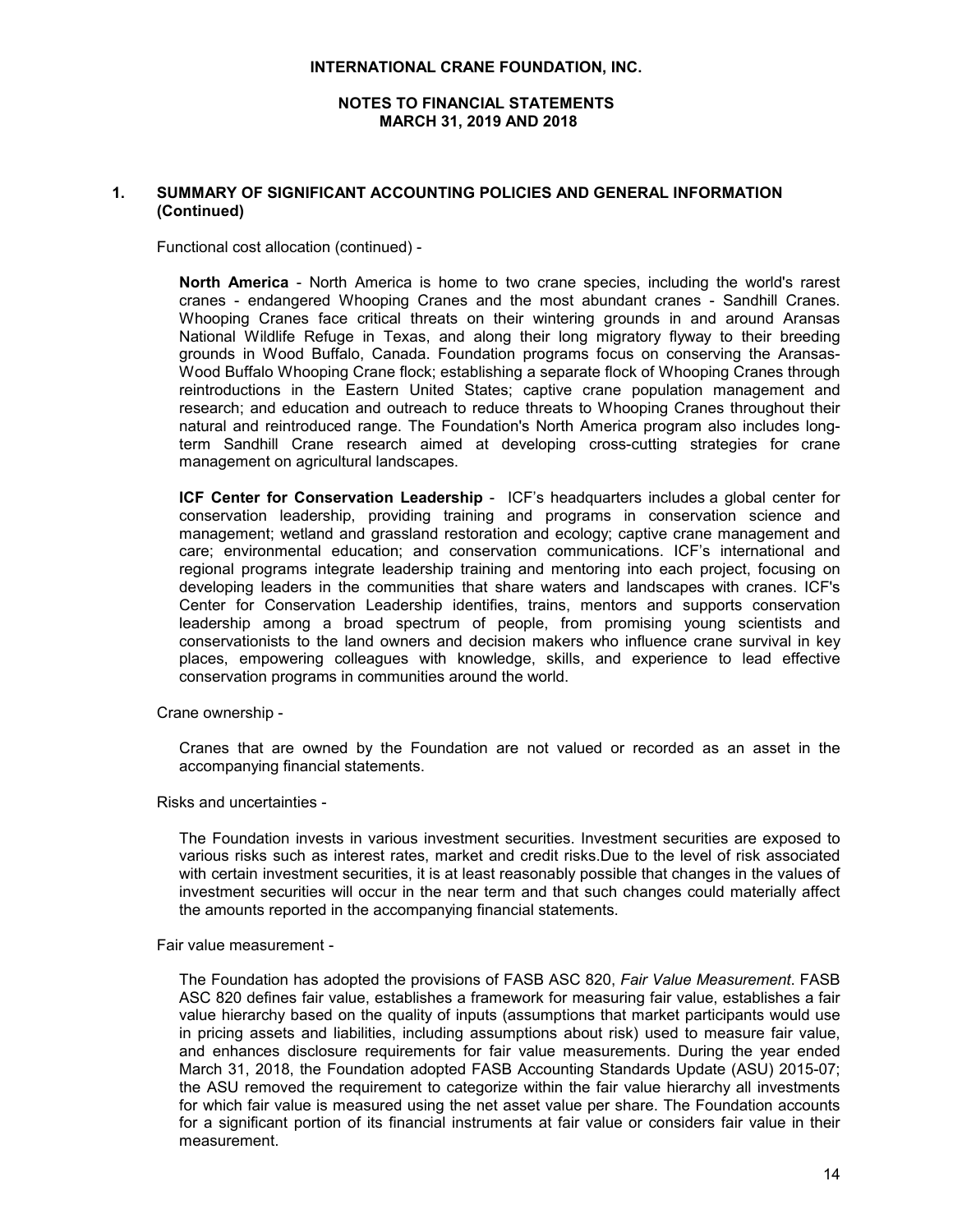#### **NOTES TO FINANCIAL STATEMENTS MARCH 31, 2019 AND 2018**

# **1. SUMMARY OF SIGNIFICANT ACCOUNTING POLICIES AND GENERAL INFORMATION (Continued)**

Reclassification -

Certain amounts in the March 31, 2018 financial statements have been reclassified to conform to the current year's presentation. The reclassifications are primarily due to the adoption of ASU 2016-14, as discussed above, which requires two classifications of net assets from the previously presented three classes. Net assets previously classified as of March 31, 2018 as unrestricted net assets in the amount of \$19,904,027 are now classified as "without donor restrictions". Net assets previously classified as temporarily restricted net assets and permanently restricted net assets in the amount of \$15,759,586 and \$3,818,980, respectively, are now classified as "net assets with donor restrictions".

New accounting pronouncements (not yet adopted by the Foundation) -

In 2014, the FASB issued ASU 2014-09, *Revenue from Contracts with Customers* (Topic 606). The core principle of the guidance in Topic 606 is that an entity should recognize revenue to depict the transfer of promised goods or services to customers in an amount that reflects the consideration to which the entity expects to be entitled in exchange for those goods or services. The ASU is effective for private entities for fiscal years beginning after December 31, 2018 (April 1, 2019 for the Foundation). In 2016, the FASB issued ASU 2016-02, *Leases* (Topic 842). The ASU changes the accounting treatment by recognizing lease assets and lease liabilities in the statement of financial position and disclosing key information about leasing arrangements. The ASU is effective for private entities for fiscal years beginning after December 31, 2019 (April 1, 2020 for the Foundation).

In June 2018, the FASB issued ASU 2018-08, Not-for-Profit Entities (Topic 958): *Clarifying the Scope and Accounting Guidance for Contributions Received and Contributions Made,* which is intended to clarify and improve current guidance about whether a transfer of assets is an exchange transaction or a contribution. The amendments in this ASU provide a more robust framework to determine when a transaction should be accounted for as a contribution under Subtopic 958-605 or as an exchange transaction accounted for under other guidance (for example, Topic 606). The amendments also provide additional guidance about how to determine whether a contribution is conditional or unconditional. The amendments in this ASU could result in more grants and contracts being accounted for as contributions than under previous GAAP. The ASU recommends application on a modified prospective basis; however, retrospective application is permitted. The Foundation has not yet decided on a transition method. The ASU is effective for fiscal years beginning after December 15, 2018 (April 1, 2019 for the Foundation).

The Foundation plans to adopt these new accounting pronouncements at the required implementation dates.

## **2. INVESTMENTS**

Investments are stated at fair value and consisted of the following at March 31, 2019 and 2018:

|                                                   | 2019    | 2018                        |
|---------------------------------------------------|---------|-----------------------------|
| Mutual funds                                      |         | \$ 25,487,458 \$ 20,693,343 |
| Private company preferred stock                   | 200,000 | 200,000                     |
| Beneficial interest in charitable remainder trust | 816.152 | 807,711                     |
| TOTAL INVESTMENTS                                 |         | $$26,503,610$ $$21,701,054$ |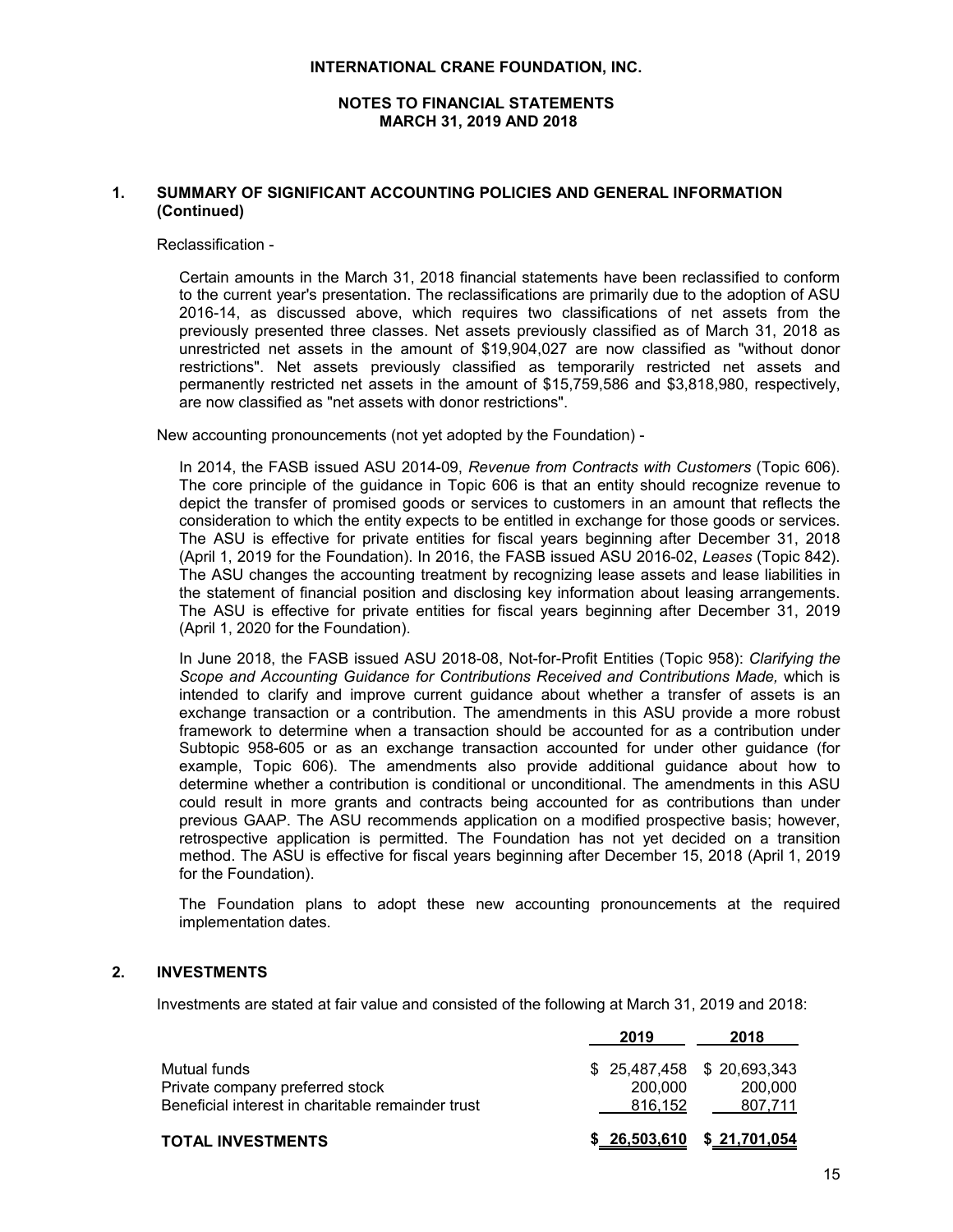#### **NOTES TO FINANCIAL STATEMENTS MARCH 31, 2019 AND 2018**

## **2. INVESTMENTS (Continued)**

Investment income consists of the following during the years ended March 31, 2019 and 2018

|                                                                        | 2019 |                       |  | 2018                        |  |  |
|------------------------------------------------------------------------|------|-----------------------|--|-----------------------------|--|--|
| Interest and dividends<br>Realized and unrealized gains on investments |      | 534.909 \$<br>690.990 |  | 444.517<br>1,691,288        |  |  |
| TOTAL INVESTMENT INCOME                                                |      |                       |  | $$ 1,225,899$ $$ 2,135,805$ |  |  |

## **3. UNCONDITIONAL PROMISES TO GIVE**

As of March 31, 2019 and 2018, the Foundation has received commitments for support of which \$4,737,013 and \$4,954,264, respectively, had not been collected. Promises to give due in more than one year have been recorded at the present value of the estimated cash flows, using a discount rate of 3.00%. The rate used reflects the expected timing of future collections and a credit profile similar to high grade corporate obligations.

Following is a summary of amounts due as of March 31, 2019 and 2018:

|                                                               |   | 2019                             | 2018                             |
|---------------------------------------------------------------|---|----------------------------------|----------------------------------|
| Within one year<br>Two to five years<br>Beyond five years     | S | 2,431,827<br>2,265,186<br>40,000 | 1,833,205<br>3,041,059<br>80,000 |
| Total<br>Less: Allowance to discount balance to present value |   | 4,737,013<br>(80,002)            | 4,954,264<br>(140,091)           |
| <b>NET UNCONDITIONAL PROMISES TO GIVE</b>                     |   | 4,657,011                        | 4,814,173                        |

#### **4. NET ASSETS WITH DONOR RESTRICTIONS**

Net assets with donor restrictions consisted of the following at March 31, 2019 and 2018:

|                                                         |   | 2019         | 2018         |
|---------------------------------------------------------|---|--------------|--------------|
|                                                         |   |              |              |
| Sub-Saharan Africa                                      | S | 1,671,670 \$ | 1,674,676    |
| East Asia                                               |   | 1,418,622    | 1,450,716    |
| South and Southeast Asia                                |   | 77,719       | 59,847       |
| North America                                           |   | 470,257      | 992,219      |
| ICF Center for Conservation Leadership (includes        |   |              |              |
| Construction in Progress)                               |   | 11.337.973   | 8.646.750    |
| Accumulated investment earnings from endowments         |   |              |              |
| perpetual in nature (Note 8)                            |   | 1,916,017    | 1,813,741    |
| Endowments perpetual in nature (Note 8)                 |   | 3.819.480    | 3.818.980    |
| Beneficial interest in charitable remainder trust (time |   |              |              |
| restricted)                                             |   | 816,152      | 807,711      |
| Unconditional promises to give (time restricted)        |   | 263,198      | 313,926      |
| TOTAL                                                   |   | \$21,791,088 | \$19,578,566 |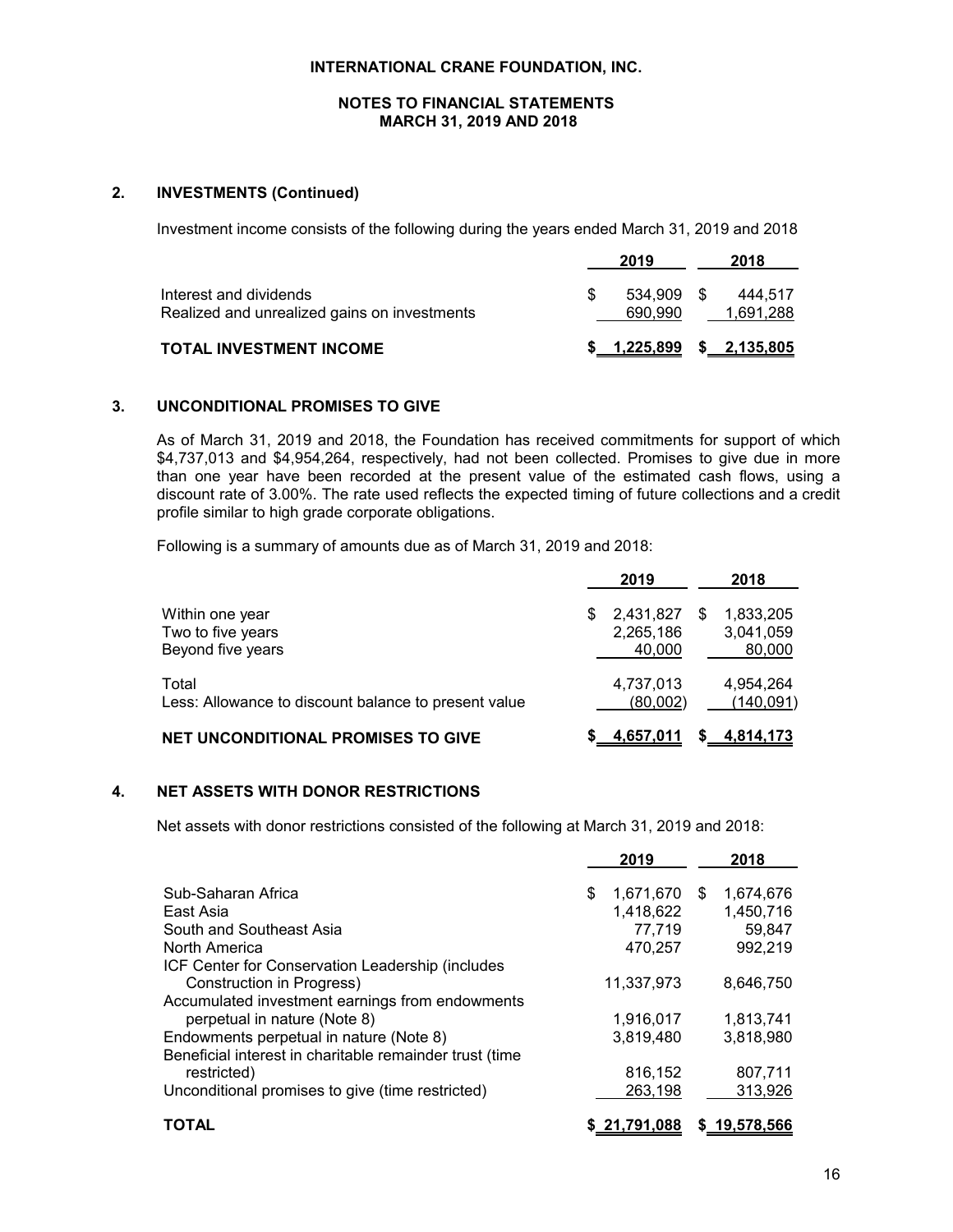#### **NOTES TO FINANCIAL STATEMENTS MARCH 31, 2019 AND 2018**

## **4. NET ASSETS WITH DONOR RESTRICTIONS (Continued)**

Assets are normally released from donor restrictions by incurring expenses which satisfy the restrictions (or through the passage of time). On occasion, unconditional promises are made to the Foundation and at the time of fulfilling those obligations, the donors may restrict or amend the purposes of the contributions. Accordingly, the amounts reported as having donor restrictions are subject to change between reporting periods. The following net assets were released from donor restrictions during the year ended March 31:

|                                        | 2019          |   | 2018      |
|----------------------------------------|---------------|---|-----------|
| Sub-Saharan Africa                     | \$<br>776,132 | S | 562.698   |
| East Asia                              | 945.363       |   | 674,726   |
| South and Southeast Asia               | 184.592       |   | 186,399   |
| North America                          | 1,119,241     |   | 647,202   |
| ICF Center for Conservation Leadership | 677,741       |   | 548,712   |
| Administration                         | 4.030         |   | 15,806    |
| Satisfaction of time restrictions      | 46,000        |   | 105,007   |
| <b>TOTAL</b>                           | 3,753,099     |   | 2,740,550 |

#### **5. LEASE COMMITMENTS**

The Foundation has entered into agreements to lease certain equipment. Additionally, the Foundation leases space in Rockport, Texas, USA, Kampala, Uganda and Beijing, China under short-term rental agreements. Following is a schedule of the future minimum lease payments under all equipment and office space leases:

## **Year Ending March 31,**

| 2023 | 1,100<br>155,400<br>S |
|------|-----------------------|
| 2022 | 38,800                |
| 2021 | 55,300                |
| 2020 | 60,200<br>\$          |

Lease expense for the years ended March 31, 2019 and 2018 totaled \$43,600 and \$31,100, respectively.

## **6. RETIREMENT PLAN**

The Foundation maintains a self-administered 401(k) plan. Employees must be 18 years of age and are immediately eligible for participation at time of hire. Employer contributions begin after one full year of service to the Foundation. The Foundation contributed 3% of qualified compensation for eligible employees during the years ended March 31, 2019 and 2018, totaling \$73,543 and \$65,619, respectively.

## **7. FAIR VALUE MEASUREMENT**

In accordance with FASB ASC 820, *Fair Value Measurement*, the Foundation has categorized its financial instruments, based on the priority of the inputs to the valuation technique, into a three-level fair value hierarchy.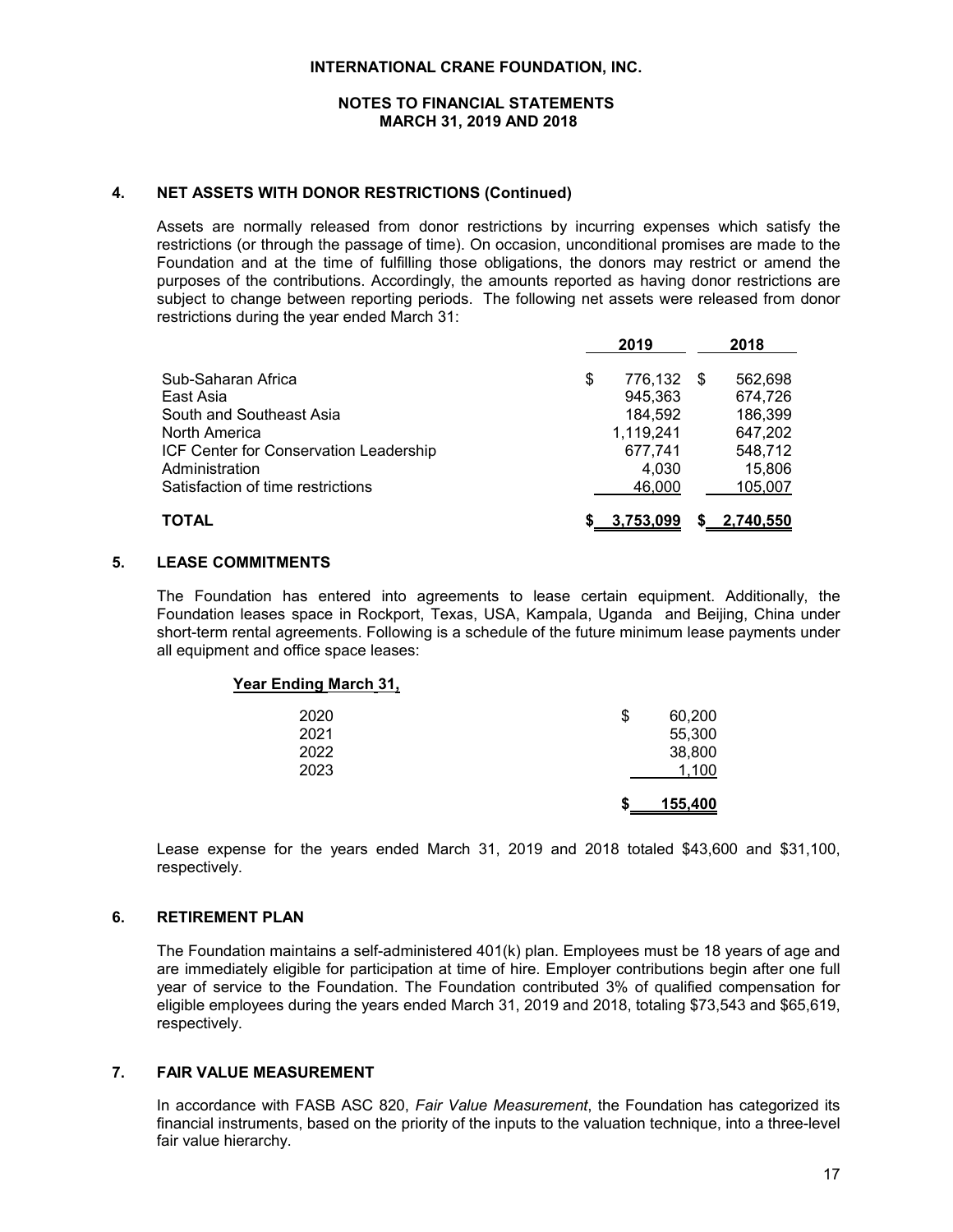## **NOTES TO FINANCIAL STATEMENTS MARCH 31, 2019 AND 2018**

## **7. FAIR VALUE MEASUREMENT (Continued)**

The fair value hierarchy gives the highest priority to quoted prices in active markets for identical assets or liabilities (Level 1) and the lowest priority to unobservable inputs (Level 3). If the inputs used to measure the financial instruments fall within different levels of hierarchy, the categorization is based on the lowest level input that is significant to the fair value measurement of the instrument. Investments recorded in the Statements of Financial Position are categorized based on the inputs to valuation techniques as follows:

**Level 1.** These are investments where values are based on unadjusted quoted prices for identical assets in an active market the Foundation has the ability to access.

**Level 2.** These are investments where values are based on quoted prices for similar instruments in active markets, quoted prices for identical or similar instruments in markets that are not active, or model-based valuation techniques that utilize inputs that are observable either directly or indirectly for substantially the full-term of the investments.

**Level 3.** These are investments where inputs to the valuation methodology are unobservable and significant to the fair value measurement.

Following is a description of the valuation methodology used for investments measured at fair value. There have been no changes in the methodologies used at March 31, 2019 and 2018.

- *Money market funds* Valued at the daily closing price as reported by the fund. The money market fund is an open-end mutual fund that is registered with the Securities and Exchange Commission (SEC). This fund is required to publish its daily net asset value (NAV) and to transact at that price. The money market fund is deemed to be actively traded.
- *Mutual funds* Valued at the daily closing price as reported by the fund. Mutual funds held by the Foundation are open-end mutual funds that are registered with the SEC. These funds are required to publish their daily net asset value and to transact at that price. Mutual funds held by the Foundation are deemed to be actively traded.
- *Interests in private companies* Private company preferred stock does not have a readily determinable fair value. The shares have a call price equal to the par value of \$100 per share plus any unpaid dividends. The Foundation received quarterly dividends of \$3,250 during the years ended March 31, 2019 and 2018.
- *Beneficial interest in charitable remainder trust* The fair value of the Foundation's charitable remainder trust is the estimated future benefits calculated using applicable discount rates. The trust provides for the payment of distributions to beneficiaries for the remainder of their lives. At the end of the trust's term, part or all of the remaining asset is available for use.

The table below summarizes, by level within the fair value hierarchy, the Foundation's investments as of March 31, 2019:

|                                                                      | Level 1                      | Level 2 |     | Level 3      | <b>Total</b><br>March 31,<br>2019 |
|----------------------------------------------------------------------|------------------------------|---------|-----|--------------|-----------------------------------|
| <b>Asset Class:</b>                                                  |                              |         |     |              |                                   |
| Mutual funds                                                         | $$25,487,458$ \$             |         | \$. |              | \$25.487.458                      |
| Private company preferred stock<br>Beneficial interest in charitable | $\qquad \qquad \blacksquare$ |         |     | 200,000      | 200,000                           |
| remainder trust                                                      |                              |         |     | 816,152      | 816,152                           |
| TOTAL                                                                | \$25,487,458                 |         |     | \$ 1,016,152 | \$26,503,610                      |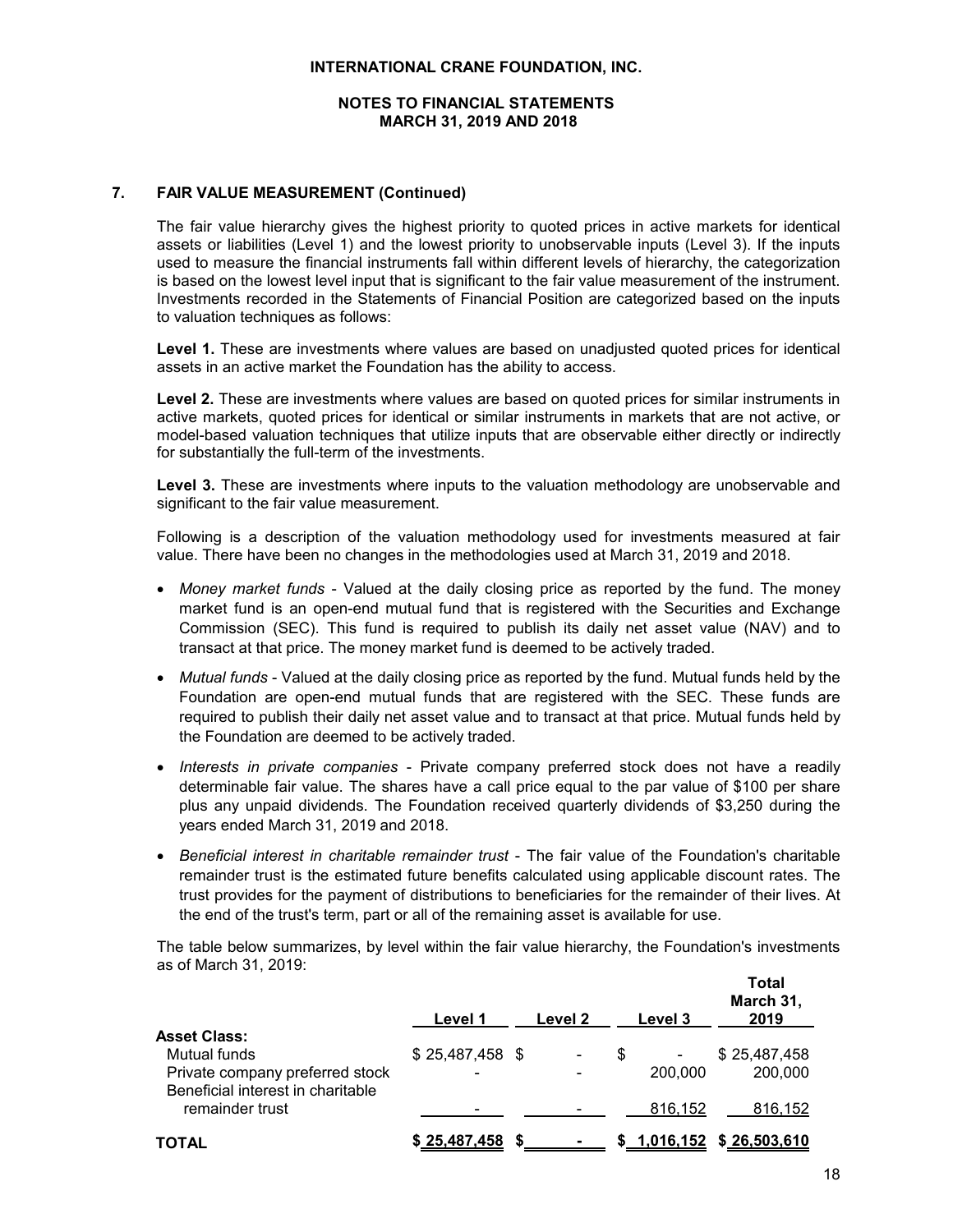#### **NOTES TO FINANCIAL STATEMENTS MARCH 31, 2019 AND 2018**

## **7. FAIR VALUE MEASUREMENT (Continued)**

The table below summarizes, by level within the fair value hierarchy, the Foundation's investments as of March 31, 2018:

|                                                                      | Level 1          | Level 2 |   | Level 3          | <b>Total</b><br>March 31,<br>2018 |
|----------------------------------------------------------------------|------------------|---------|---|------------------|-----------------------------------|
| <b>Asset Class:</b>                                                  |                  |         |   |                  |                                   |
| Mutual funds                                                         | $$20,693,343$ \$ |         | S |                  | \$20,693,343                      |
| Private company preferred stock<br>Beneficial interest in charitable |                  |         |   | 200,000          | 200,000                           |
| remainder trust                                                      |                  |         |   | 807.711          | 807,711                           |
| TOTAL                                                                | \$20,693,343     |         |   | <u>1,007,711</u> | <u>\$ 21,701,054</u>              |

#### **Level 3 Financial Assets**

The following table provides a summary of changes in fair value of the Foundation's Level 3 financial assets for the years ended March 31, 2019 and 2018:

|                                                 | <b>Private</b><br>Company<br><b>Preferred Stock</b> | <b>Beneficial Interest</b><br>in Charitable<br><b>Remainder Trust</b> |                      |  |  |
|-------------------------------------------------|-----------------------------------------------------|-----------------------------------------------------------------------|----------------------|--|--|
| Balance as of March 31, 2017<br>Unrealized loss | \$<br>200,000                                       | \$.                                                                   | 830,878<br>(23, 167) |  |  |
| Balance as of March 31, 2018<br>Unrealized gain | 200,000                                             |                                                                       | 807,711<br>8,441     |  |  |
| <b>BALANCE AS OF MARCH 31, 2019</b>             | 200,000                                             |                                                                       | 816,152              |  |  |

# **8. ENDOWMENTS**

The Foundation's Endowment consists of donor-restricted endowment funds, funds designated by the Board of Directors to function as a long-term endowment (referred to as the Quasi-Endowment, or "QE") and a Board designated liquidity fund (referred to as "BLF"). As of March 31, 2017, the Foundation transferred \$1,250,000 (with a total value of \$1,250,102 after investment earnings as of March 31, 2017) from the QE into a separate investment sub-account for the purpose of establishing the BLF during the year ended March 31, 2018. The aim in establishing the BLF was to allocate a portion of the Board-designated funds to a pool of investments that would be a readily available and stable source of funding for any operating deficits that may occur and any Board of Directors' approved spending for supplemental draws or investments in new initiatives. Hence, the BLF has an investment objective of income and capital preservation. Future additions to the BLF will be from any operating surpluses or additional Board of Directors' approved transfers from the QE. The Board of Directors' may also approve transfers to the QE from the BLF. During the years ended March 31, 2019 and 2018, BLF net additions and investment income totaled \$878,626 (net of a \$300,000 withdrawal) and \$555,086 (net of a \$750,000 withdrawal.) Therefore, the aggregate amount invested in the BLF as of March 31, 2019 and 2018 totaled \$2,683,814 and \$1,805,188, respectively.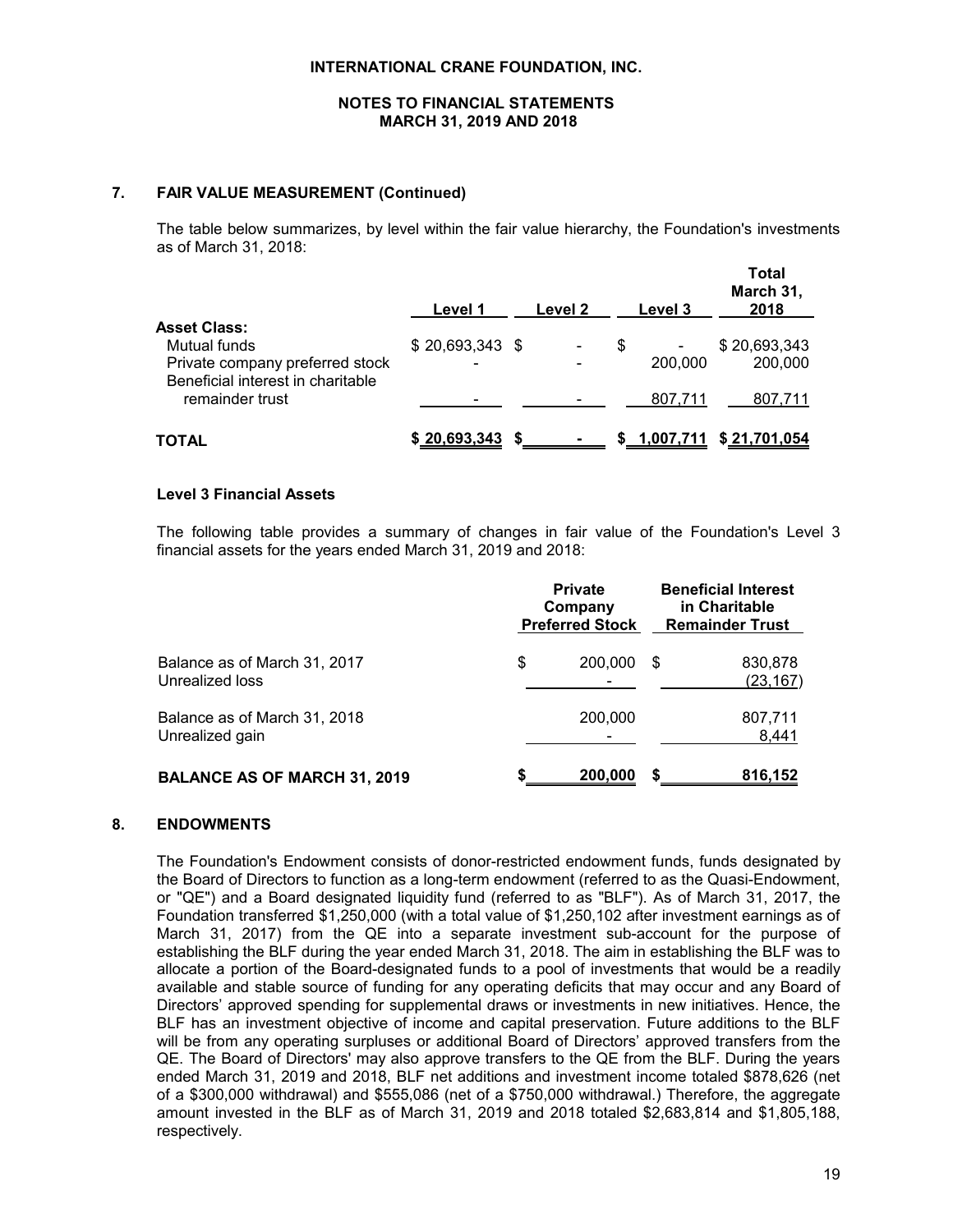## **NOTES TO FINANCIAL STATEMENTS MARCH 31, 2019 AND 2018**

## **8. ENDOWMENT (Continued)**

As required by GAAP, net assets associated with endowment funds, including funds designated by the Board of Directors to function as long-term endowments, are classified and reported based on the existence or absence of donor-imposed restrictions. The Board of Directors has interpreted the Wisconsin Uniform Prudent Management of Institutional Funds Act (WUPMIFA) as requiring the preservation of the fair value (as determined by FASC ASC 820) of the original gift as of the gift date of the donor-restricted endowment funds absent explicit donor stipulations to the contrary. As a result of this interpretation, the Foundation classifies as "net assets with donor restrictions: endowments perpetual in nature" (a) the original value of gifts donated to the "endowment", (b) the original value of subsequent gifts to the "endowment", and (c) accumulations to the "endowment" made in accordance with the direction of the applicable donor gift instrument at the time the accumulation is added to the fund. The remaining portion of the donor-restricted endowment fund that is not classified in "net assets with donor restrictions: endowments perpetual in nature" is classified as "net assets with donor restrictions" until those amounts are appropriated for expenditure by the Foundation in a manner consistent with the standard of prudence prescribed by WUPMIFA.

In accordance with WUPMIFA, the Foundation considers the following factors in making a determination to appropriate or accumulate donor-restricted endowment funds:

- The duration and preservation of the fund;
- The purpose of the Foundation and the donor-restricted endowment fund;
- General economic conditions and the possible effect of inflation and deflation;
- The expected total return from income and the appreciation of investments;
- Other resources of the Foundation, and
- Investment policies of the Foundation.

Endowment net asset composition by type as of March 31, 2019:

|                                           | Without<br>Donor<br><b>Restrictions Restrictions</b> | <b>With Donor</b> |    | <b>With Donor</b><br><b>Restrictions:</b><br>Perpetual in<br><b>Nature</b> |      | Total        |
|-------------------------------------------|------------------------------------------------------|-------------------|----|----------------------------------------------------------------------------|------|--------------|
| Cash                                      | \$                                                   | \$                | \$ | 500                                                                        | - \$ | 500          |
| Unconditional promises to give            |                                                      |                   |    | 11,324                                                                     |      | 11,324       |
| Donor-Restricted endowment                |                                                      |                   |    |                                                                            |      |              |
| investments<br>Board-Designated endowment |                                                      | 1,916,017         |    | 3,807,656                                                                  |      | 5,723,673    |
| investments                               | 15,047,268                                           |                   |    |                                                                            |      | 15.047.268   |
| Board-designated liquidity fund           |                                                      |                   |    |                                                                            |      |              |
| investments                               | 2.683.814                                            |                   |    |                                                                            |      | 2.683.814    |
| <b>ENDOWMENT NET ASSETS</b>               | \$17,731,082                                         | \$1,916,017       | S. | 3,819,480                                                                  |      | \$23,466,579 |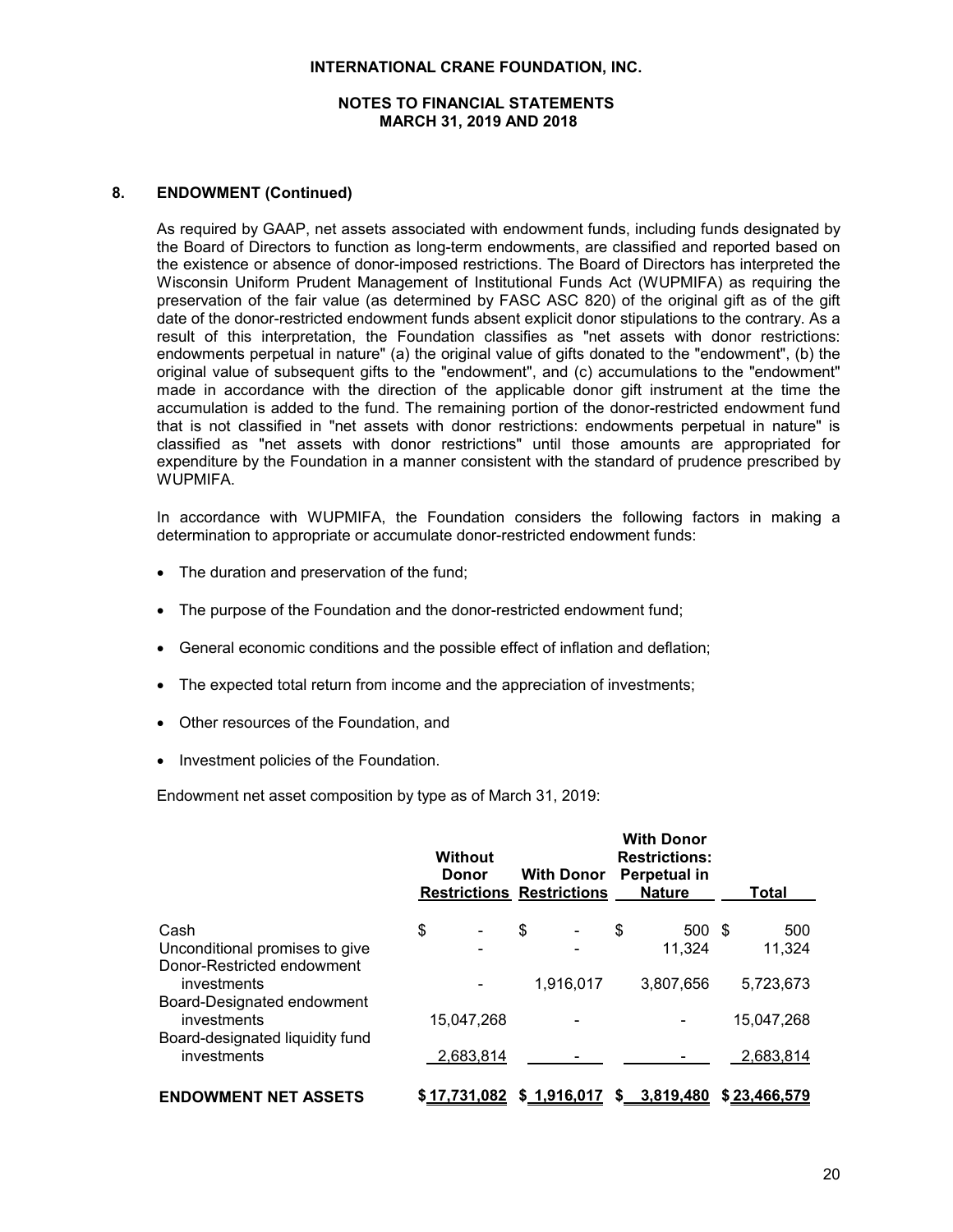# **NOTES TO FINANCIAL STATEMENTS MARCH 31, 2019 AND 2018**

# **8. ENDOWMENT (Continued)**

Changes in Endowment net assets for the year ended March 31, 2019:

|                                                       | Without<br><b>Donor</b><br><b>Restrictions</b> | <b>With Donor</b><br><b>Restrictions</b> | <b>With Donor</b><br><b>Restrictions:</b><br><b>Perpetual in</b><br><b>Nature</b> | Total                  |
|-------------------------------------------------------|------------------------------------------------|------------------------------------------|-----------------------------------------------------------------------------------|------------------------|
| Endowment net assets, March 31,                       |                                                |                                          |                                                                                   |                        |
| 2018                                                  | \$.                                            | 15,274,445 \$ 1,813,741 \$               |                                                                                   | 3,818,980 \$20,907,166 |
| Investment income                                     | 851,587                                        | 320,167                                  |                                                                                   | 1,171,754              |
| Contributions                                         | 2,639,294                                      |                                          | 500                                                                               | 2,639,794              |
| Appropriation of endowment                            |                                                |                                          |                                                                                   |                        |
| assets for expenditure                                | (1.034.244)                                    | (217,891)                                |                                                                                   | (1,252,135)            |
| <b>ENDOWMENT NET ASSETS,</b><br><b>MARCH 31, 2019</b> | \$17,731,082                                   | \$1,916,017                              | 3,819,480<br>S.                                                                   | \$23,466,579           |

Endowment net asset composition by type as of March 31, 2018:

|                                                                              | <b>Without</b><br>Donor<br><b>Restrictions</b> | <b>With Donor</b><br><b>Restrictions</b> |    | <b>With Donor</b><br><b>Restrictions:</b><br>Perpetual in<br><b>Nature</b> | Total        |
|------------------------------------------------------------------------------|------------------------------------------------|------------------------------------------|----|----------------------------------------------------------------------------|--------------|
| Unconditional promises to give<br>Donor-Restricted endowment                 | \$<br>$\overline{\phantom{a}}$                 | \$                                       | \$ | $13,323$ \$                                                                | 13,323       |
| investments                                                                  |                                                | 1,813,741                                |    | 3,805,657                                                                  | 5,619,398    |
| Board-Designated endowment<br>investments<br>Board-Designated liquidity fund | 13,469,257                                     |                                          |    |                                                                            | 13,469,257   |
| investments                                                                  | 1,805,188                                      |                                          |    |                                                                            | 1,805,188    |
| <b>ENDOWMENT NET ASSETS</b>                                                  | \$15,274,445                                   | \$1,813,741                              | S. | 3,818,980                                                                  | \$20,907,166 |

Changes in Endowment net assets for the year ended March 31, 2018:

|                                                       | <b>Without</b><br>Donor<br>Restrictions | <b>With Donor</b><br><b>Restrictions</b> | <b>With Donor</b><br><b>Restrictions:</b><br>Perpetual in<br><b>Nature</b> | Total                   |
|-------------------------------------------------------|-----------------------------------------|------------------------------------------|----------------------------------------------------------------------------|-------------------------|
| Endowment net assets, March 31,                       |                                         |                                          |                                                                            |                         |
| 2017                                                  | \$.                                     | 14,787,519 \$ 1,469,661                  | \$.                                                                        | 3,801,102 \$ 20,058,282 |
| Investment income                                     | 1,571,324                               | 573,828                                  |                                                                            | 2,145,152               |
| Contributions                                         | 398,975                                 |                                          | 17.878                                                                     | 416,853                 |
| Appropriation of endowment<br>assets for expenditure  | (1,483,373)                             | (229.748)                                |                                                                            | (1,713,121)             |
| <b>ENDOWMENT NET ASSETS,</b><br><b>MARCH 31, 2018</b> | \$ <u>15,274,445</u>                    | \$ 1,813,741                             | 3,818,980<br>S.                                                            | \$20,907,166            |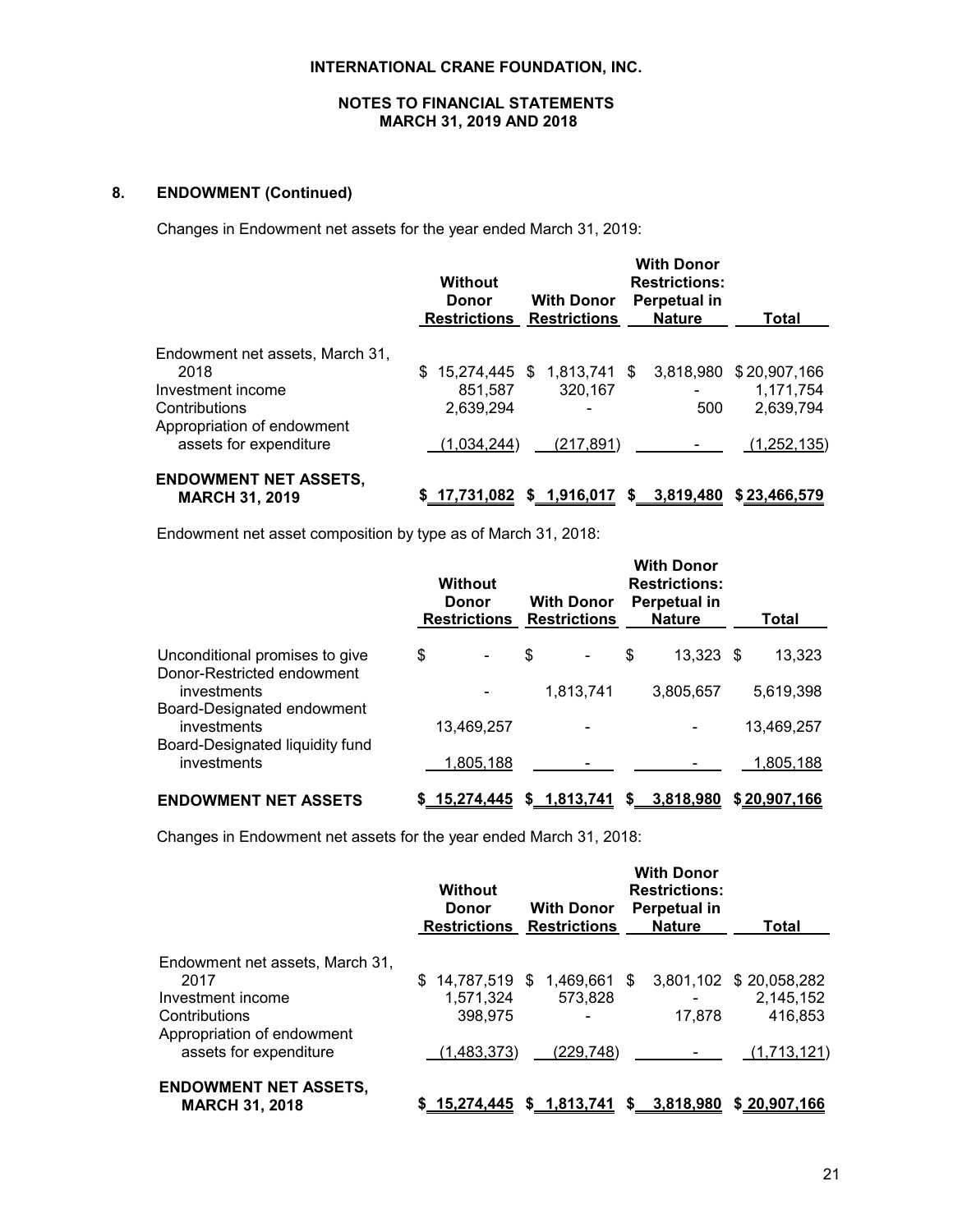#### **NOTES TO FINANCIAL STATEMENTS MARCH 31, 2019 AND 2018**

#### **8. ENDOWMENT (Continued)**

Funds with Deficiencies -

From time to time, the fair value of assets associated with individual donor-restricted endowment funds may fall below the level that the donor or WUPMIFA requires the Foundation to retain as fund of perpetual duration. No deficiencies were noted as of March 31, 2019 and 2018.

Return Objectives and Risk Parameters -

The Foundation has adopted investment and spending policies for long-term endowment assets that attempt to provide a predictable stream of funding to programs supported by them, while also seeking to maintain the purchasing power of the endowment assets. Long-term endowment assets include those assets of donor-restricted funds that the organization must hold in perpetuity or for a donor-specified period(s) as well as funds designated by the Board to function as a long-term endowment.

The Board-Designated Liquidity Fund has an investment policy focused on income and capital preservation in order to provide a source of reliable near-term liquidity.

Strategies Employed for Achieving Objectives -

To satisfy its long-term rate-of-return objectives, the Foundation relies on a total return strategy in which investment returns are achieved through both capital appreciation (realized and unrealized) and current yield (interest and dividends). The Foundation targets a diversified asset allocation that places a greater emphasis on equity-based investments to achieve its long-term return objectives within prudent risk constraints.

Spending Policy and How the Investment Objectives Relate to Spending Policy -

The Foundation has a Board approved policy of appropriating for distribution each year 5% of its long-term endowment funds' average fair value over the prior three years through the calendar year-end preceding the fiscal year in which the distribution is planned. In addition, the Boarddesignated long-term endowment assets may be used for current special needs consistent with the Foundation's mission and subject to Board of Directors' approval, including transfers to the Board Liquidity Fund. In establishing this policy, the Foundation considered the long-term expected return on its endowments' assets, and its goal to maintain the purchasing power of the long-term endowment assets whether held in perpetuity or for a specified term. Real growth in endowment assets is primarily expected to be achieved by future gifts.

## **9. LIQUIDITY AND AVAILABILITY**

Financial assets available for use for general expenditures within one year of the Statement of Financial Position date (without any new action by the Board of Directors) are comprised of the following:

|                                                             |    | March 31,<br>2019 |
|-------------------------------------------------------------|----|-------------------|
| Cash and cash equivalents<br>Advances and other receivables | £. | 315.697<br>43.450 |
| Unconditional promises to give                              |    | 40.000            |
| Endowment distribution appropriated for general expenditure |    | 716,058           |

#### **FINANCIAL ASSETS AVAILABLE TO MEET CASH NEEDS FOR GENERAL EXPENDITURES WITHIN ONE YEAR OF MARCH 31, 2019 \$ 1,115,205**